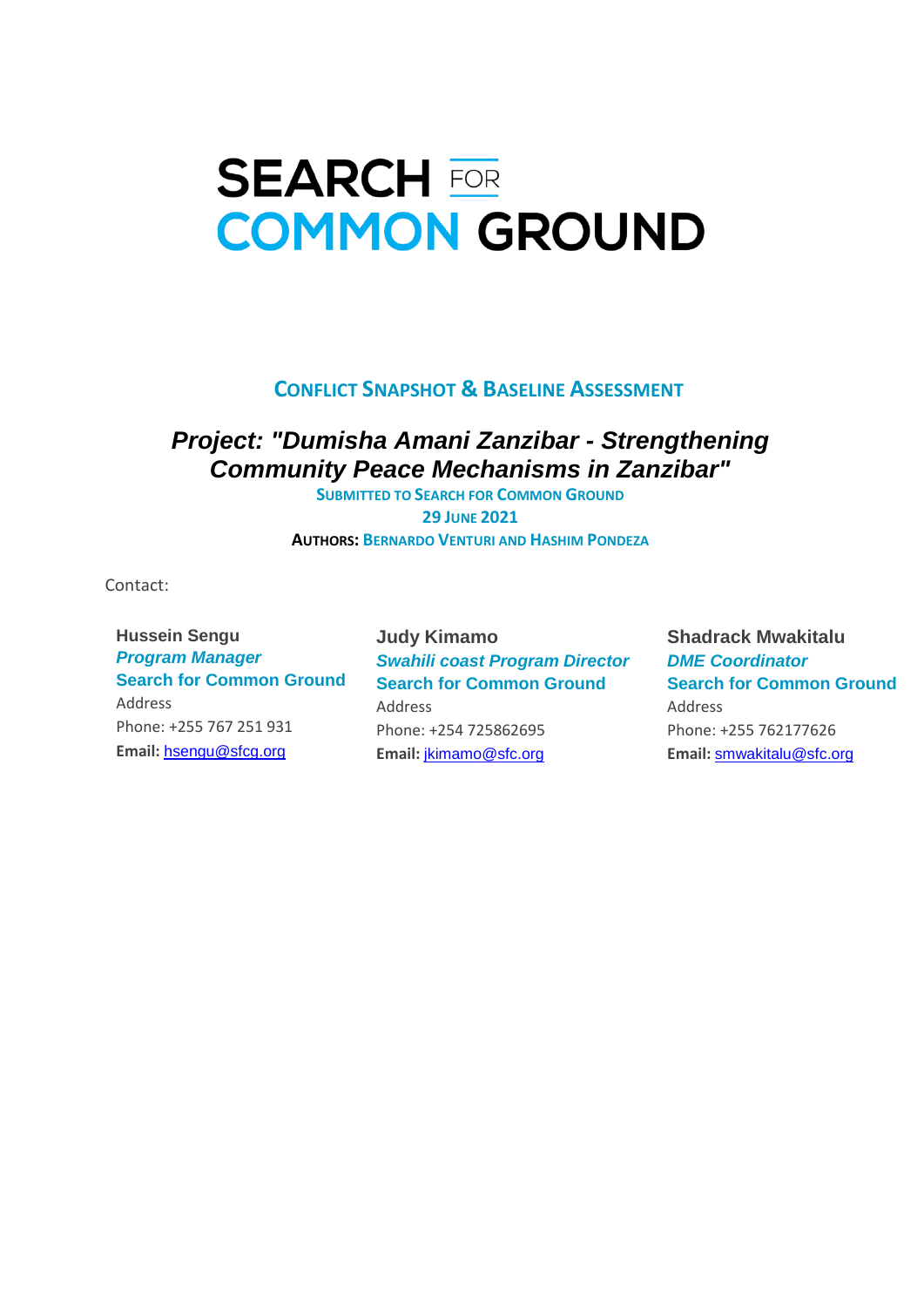# Table of contents

| List of table and figures                                                        | 18 |
|----------------------------------------------------------------------------------|----|
| Abbreviations                                                                    | 19 |
| <b>Executive summary</b>                                                         | 20 |
| 1. Background information                                                        | 22 |
| 2. Methodology                                                                   | 25 |
| 2.1 Objectives                                                                   | 25 |
| 2.2 Data collection and analysis                                                 | 25 |
| 2.3 Challenges and limitations                                                   | 28 |
| 3. Research findings                                                             | 29 |
| 1. Electoral violence                                                            | 29 |
| 2. Capacity of stakeholders to act as informal mediators and champions for peace | 30 |
| 3. Existing platforms and collaborative initiatives to de-escalate tensions      | 32 |
| 4. Community awareness and readiness to joint conflict-prevention efforts        | 33 |
| 5 Election grievances and the development of radicalization and recruitment      | 35 |
| 6. Risks to the project                                                          | 36 |
| 7. Project indicators baseline value                                             | 38 |
| 6. Conclusions and recommendations                                               | 49 |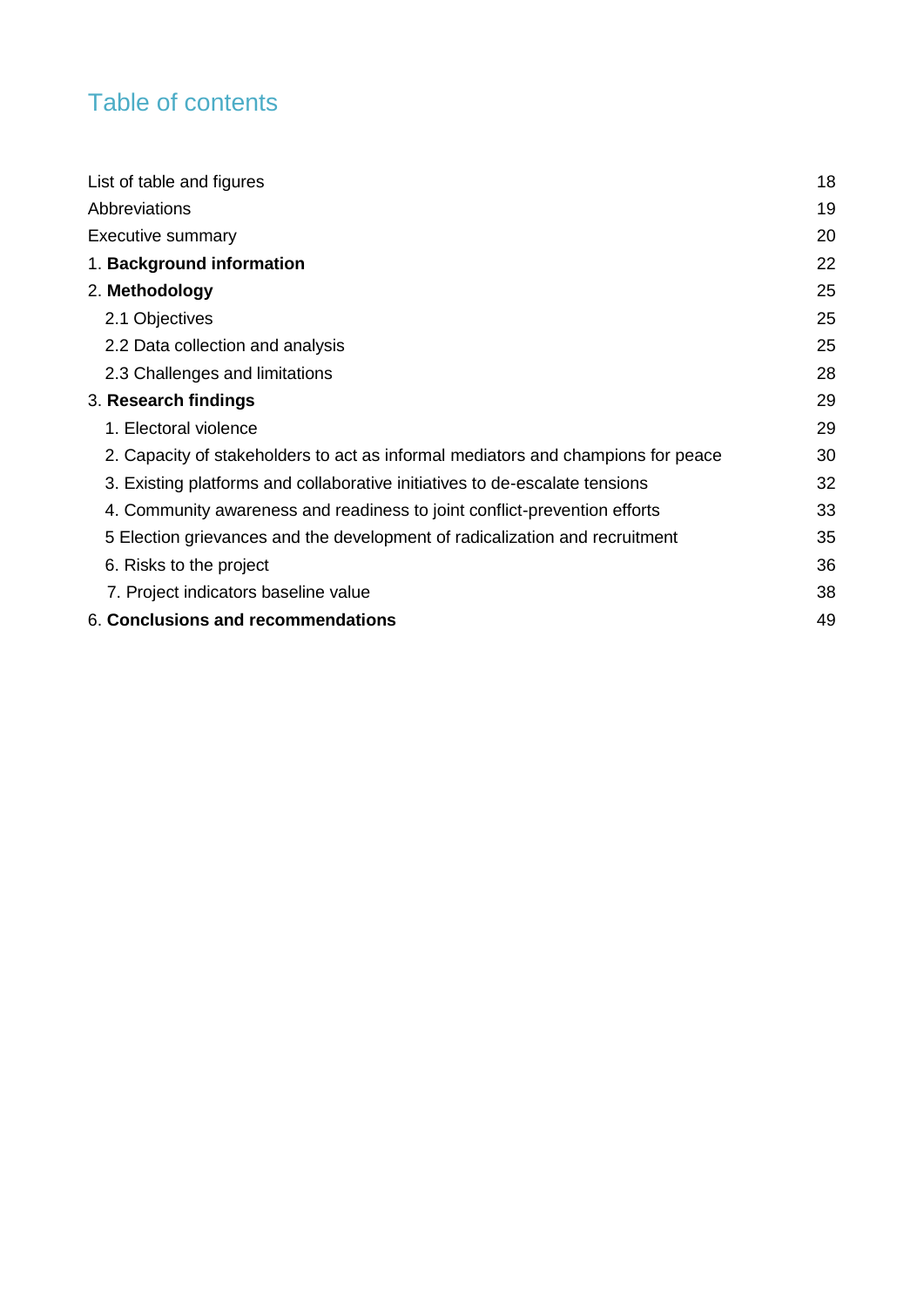# <span id="page-2-0"></span>List of table and figures

#### **Tables**

| $\mathbf{1}$                     | Community survey                                                                                                              | 12 |
|----------------------------------|-------------------------------------------------------------------------------------------------------------------------------|----|
| 2                                | Stakeholder survey                                                                                                            | 13 |
| 3                                | List of Focus Group Discussions                                                                                               | 13 |
| 4                                | Project risks                                                                                                                 | 24 |
| 5                                | Opportunities to discuss or address post-election and broader community<br>tensions (sex and age)                             | 25 |
| 6                                | Opportunities to discuss or address post-election and broader community<br>tensions (location)                                | 26 |
| 7                                | Community influencers acting as informal mediators (sex, age, location)                                                       | 27 |
| 8                                | Stakeholders using conflict transformation or similar non-violent strategies (sex,<br>age, location)                          | 27 |
| 9                                | Stakeholders engaging in dialogue or collaboration with people from another<br>group (sex, age, location)                     | 28 |
| $\mathbf{1}$<br>$\boldsymbol{0}$ | Stakeholders seeing any value in collaboration to address issues emerging<br>during the electoral period (sex, age, location) | 29 |
| $\mathbf{1}$<br>$\mathbf{1}$     | Community members that that heard of community stakeholders collaborating<br>for peace during the election period (sex, age)  | 30 |
| $\mathbf{1}$<br>2                | Community members that that heard of community stakeholders collaborating<br>for peace during the election period (location)  | 31 |
| $\mathbf{1}$<br>3                | Stakeholders that can mention at least one concrete example of skills used in<br>conflict transformation (sex, age, location) | 32 |
| $\mathbf{1}$<br>4                | Community members that can have heard of the Road Maps for Peace and/or<br>Zanzibar Conference (sex, age)                     | 33 |
| $\mathbf{1}$<br>5                | Community members that can have heard of the Road Maps for Peace and/or<br>Zanzibar Conference (location)                     | 33 |
| $\mathbf{1}$<br>6                | <b>Baseline indicators</b>                                                                                                    | 34 |

#### **Figures**

| $\mathbf{1}$  | Location where the community questionnaire                                                     | 12 |
|---------------|------------------------------------------------------------------------------------------------|----|
|               | has been conducted                                                                             |    |
| 2             | Level of education - community survey                                                          | 13 |
| 3             | Employment status - community survey                                                           | 13 |
| 4             | Self-perception as a community influencer                                                      | 17 |
| 5             | Opportunity to discuss or address electoral tensions                                           | 17 |
| 6             | More space for political dialogue and to address tensions in the last two months<br>(location) | 18 |
| 7             | More space for political dialogue and to address tensions in the last two months<br>(age)      | 18 |
| 8             | Do you think that collaborative forums de-escalate tensions?                                   | 19 |
| 9             | Had you ever heard of SFCG before?                                                             | 19 |
| 1<br>$\theta$ | Do you think that religious differences limit the ability to address tensions in<br>Zanzibar?  | 20 |
| 1<br>1        | Do you engage in dialogue or collaboration with people from another group(s)?                  | 20 |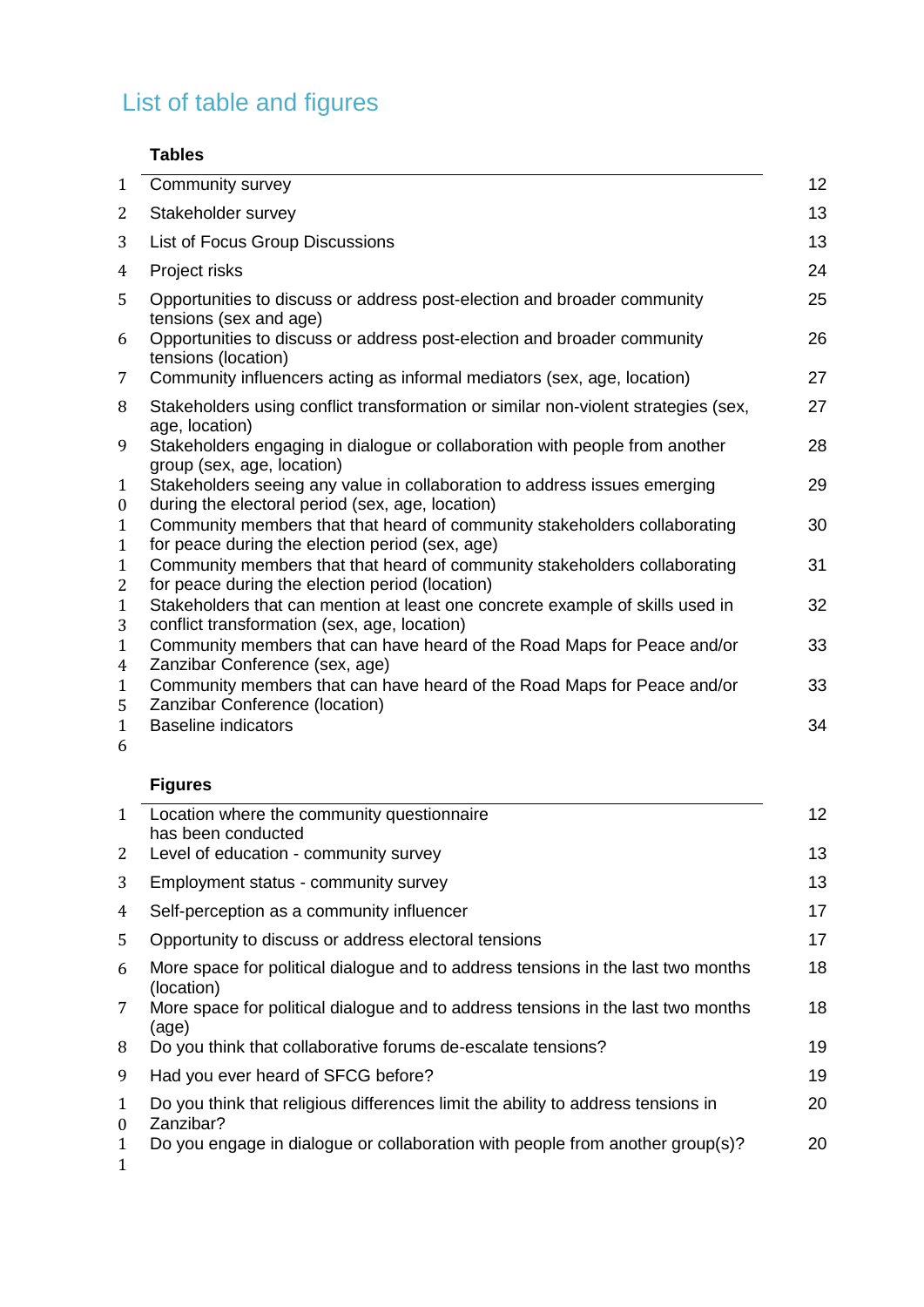- 1 Do you see any value in collaboration to address issues emerging during the
- $\overline{2}$ electoral period?

# <span id="page-3-0"></span>Abbreviations

| <b>ACT</b>     | Alliance for Change and Transparency                     |
|----------------|----------------------------------------------------------|
| AΡ             | <b>Agency for Peacebuilding</b>                          |
| <b>CCM</b>     | Chama Cha Mapinduzi                                      |
| <b>CUF</b>     | <b>Civic United Front</b>                                |
| <b>CYD</b>     | Center for Youth Dialogue                                |
| <b>FGD</b>     | <b>Focus Group Discussion</b>                            |
| <b>GBV</b>     | Gender-Based Violence                                    |
| <b>GNU</b>     | Government of National Unity                             |
| <b>JUMAZA</b>  | <b>Association of Muslim Leaders</b>                     |
| JUWAUZA        | Jumuiya ya Wanawake wenye Ulemavu Zanzibar               |
| KII            | Key Informative Interview                                |
| <b>MOZ</b>     | Mufti Office in Zanzibar                                 |
| <b>SFCG</b>    | Search for Common Ground                                 |
| <b>UAMSHO</b>  | The Association for Islamic Mobilisation and Propagation |
| VE             | <b>Violent Extremism</b>                                 |
| VP             | <b>Vice President</b>                                    |
| ZAC            | Zanzibar Aid Commission                                  |
| <b>ZAFAYCO</b> | Zanzibar Fighting Against Youth Challenges Organization  |
| <b>ZEC</b>     | <b>Zanzibar Electoral Commission</b>                     |
| <b>ZLSC</b>    | <b>Zanzibar Legal Services Centre</b>                    |
|                |                                                          |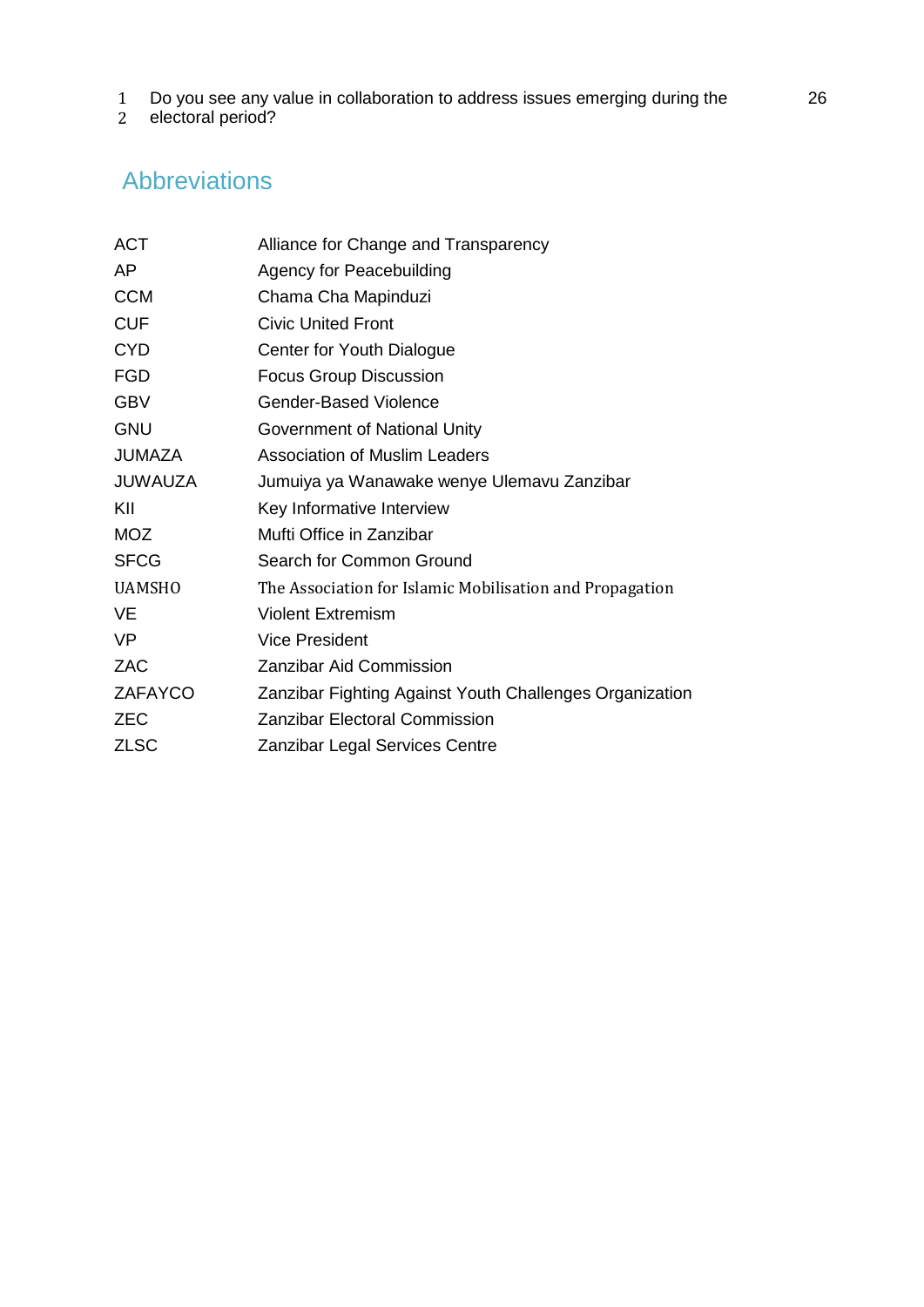#### <span id="page-4-0"></span>Executive summary

Tanzania is historically regarded as politically stable compared to other countries in East Africa. Yet, in the last seven years, the country has experienced occasional violent extremist incidents. This increased incidence of violent conflicts has been linked to various political, social and economic grievances.

This narrative is particularly true in the semi-autonomous archipelago of Zanzibar, which holds ambitions for increased autonomy and frequently chafes at the control exerted by the mainland government. Distrust between political parties and between government and communities has steadily increased, and continued socio-economic disparities have contributed to the disillusionment of many in Zanzibar. The current Government of National Unity (GNU), which has been formed by Chama Cha Mapinduzi (CCM), the ruling party, and the main opposition political party in Zanzibar, the Alliance for Change and Transparency (ACT) Wazalendo political party, represents a new beginning for peace mechanisms.

Against this backdrop, the project *Dumisha Amani Zanzibar* ("Strengthening Community Peace Mechanisms in Zanzibar"), funded by the European Commission and led by Search for Common Ground (SFCG), intends to strengthen alternative peacebuilding mechanisms at the community level to de-escalate and peacefully resolve conflicts in Zanzibar, including both Pemba and Unguja. The overall purpose of this *Conflict Snapshot & Baseline Assessment* is to provide rapid insight into the conflict dynamics in the electoral conflict in general, and more specific to the post-election period to inform the project implementation.

Data collection and analysis were carried out by the Agency for Peacebuilding (Consultant) with the support of *Search'*s Tanzania team. This study used a mixed approach that combines qualitative and quantitative data collection methods. Quantitative tools included a survey conducted among local communities (419 respondents) and a survey with local stakeholders and government (51 respondents) after the FGDs or the KIIs.

The key findings of the study are organized around six sections following the main objectives of this exercise: electoral violence, capacity of stakeholders to act as informal mediators and champions for peace, existing platforms and collaborative initiatives to de-escalate tensions, community awareness and readiness to joint conflict-prevention efforts, election grievances and the development of radicalization and recruitment and risks to the project. Overall, several disparities emerged between Pemba and Unguja and these should be fully considered during the project's implementation

Qualitative data collected through interviews and focus groups show that most respondents witnessed electoral-related violence both In Pemba and Unguja as the polarized political environment facilitated the spread of violence during and after the electoral period. In this context, it seems more pertinent to adopt the expression "electoral violence" more than "post-electoral violence." This accuracy can help to read and interpret both the violence occurring during the vote and the structural issues and constraints imposed in the pre-vote phase.

Both qualitative and quantitative data show that there is a perceived huge capacity of different stakeholders, but also community members, to act as informal mediators and champions for peace in their communities. Quantitative analysis also shows that approximately 2/3 of the Zanzibarian population, both male and female, use "conflict transformation or similar non-violent strategies." Then, on the post-electoral tensions, 42% of the overall population responded that they had the opportunity to discuss or address those tensions. Finally, during the interviews and focus groups discussions, several respondents mentioned that, in the last months, the political authorities are more open to dialogue. These data are confirmed by the community survey. In fact, the data show that in March-April 2021 half of the population experienced more space for political dialogue and to address tensions.

Furthermore, the majority of the population in Zanzibar considers different collaborative forums as useful to de-escalate tensions (see figure below). These platforms or other joint initiatives therefore represent an opportunity to strengthen social cohesion and conflict transformation mechanisms. In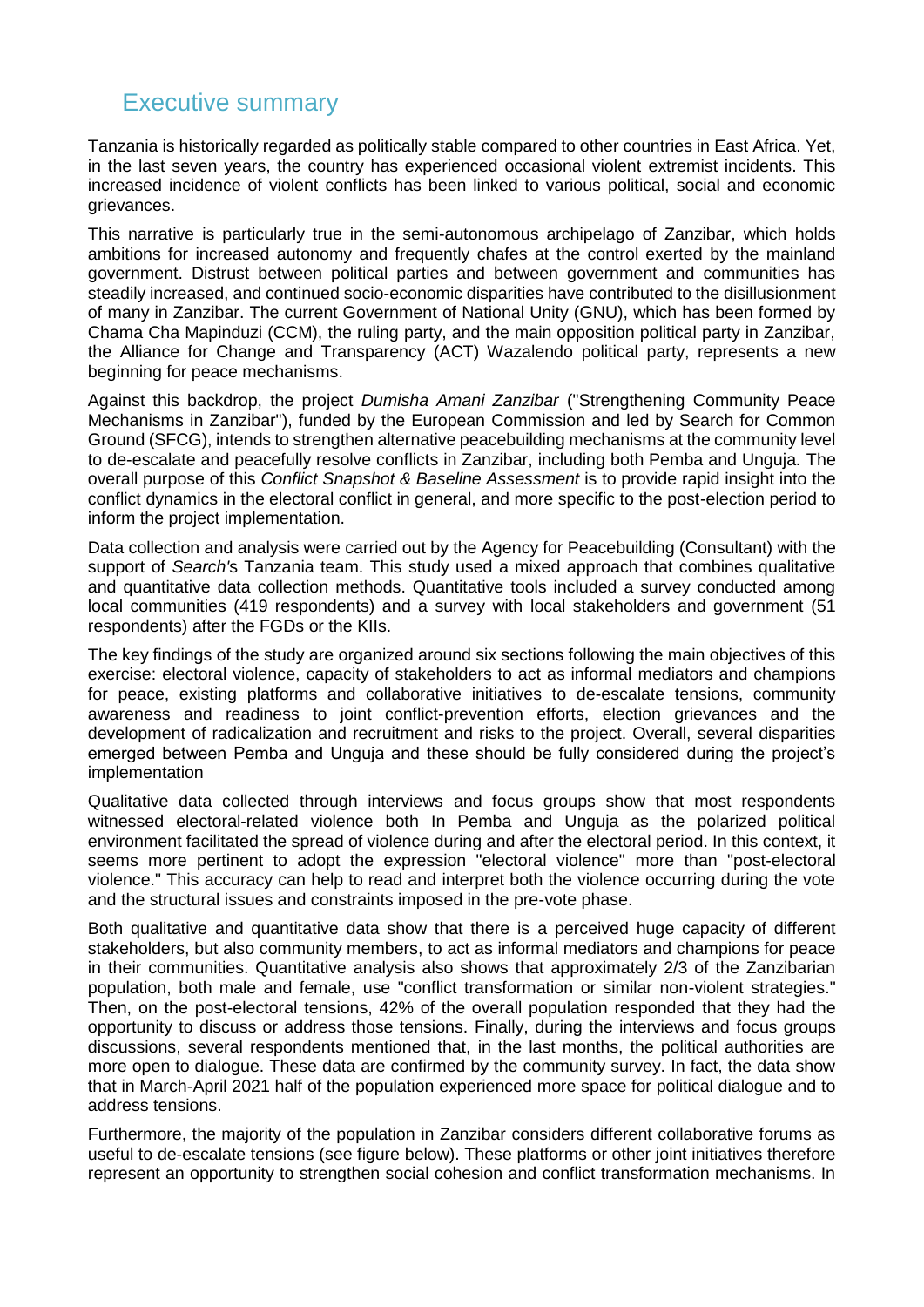addition, due to the fact that religious leaders have been mentioned as relevant stakeholders by different respondents, it is important to mention that the population survey shows that religious differences are not considered a limitation to address tensions.

Moreover, the analysis shows that the collaboration between the two main political parties in Zanzibar is still complex. In fact, several informants shared that the main divisive line in the islands is between two main political parties (CCM and ACT). Yet, the largest majority of respondents (86.3%) see the collaboration to address issues emerging during the electoral period as important. When it comes to the role of women, Overall, women's space has improved in the last year, but traditional constraints remain for a public engagement in the public space.

When it comes to the correlation between election grievances and violent extremism, the data collected have not shown an emerging, including some cases of development of radicalization and recruitment. However, it should be highlighted that there is a general security practice by the Tanzania government to not publicly report or entertain discussions surrounding violent extremism. This practice could bias the data collection in this field. Even with attack incidents like those that happened on the southern border of Tanzania, the government made deliberate actions not to amplify the extremist actions and impacts.

Finally, the report analysed challenges and risks that should be carefully considered in implementing the project. The political field remains highly divisive and this issue should inform all the actions. Some areas in particular can create tension, such as the reform of the electoral law. Furthermore, the tensions between Pemba and Unguja are high and the population on the island of Pemba appears with less awareness and readiness to joint conflict-prevention efforts and avenues to address their concerns compared to Unguja peacefully. In addition, while Peamba deserves attention by peacebuilding projects, the government of Zanzibar would not fully approve increased attention because it is an "opposition stronghold". The project can also present risks that some activities would not be approved by the local government. Moreover, the Tanzania government does not publicly report or entertain discussions surrounding violent extremism. From a gender perspective, it seems that some women or women groups could be excluded if they do not have a safe space (e.g., for females only) to participate. Also, groups with disabilities encounter severe difficulties in social and political life. Other risks and tensions mentioned during the KIIs and FGDs are human rights conflicts between citizens and especially Zanzibar special forces.

This conflict assessment study helps formulate a series of recommendations:

- Work with Shehias level peace and security committees as well as interventions by District and Regional Commissioners to support the strengthening of sustainable conflict management.
- Engage with credible religious leaders trusted by both political sides to support the transformation of local and national conflicts in Zanzibar.
- Dedicate specific attention to Pemba and develop a significant part of the project activities in that island.
- Carefully plan, supervise and monitor activities in Pemba.
- Present project activities as peace-oriented and not focused on VE.
- Foster cross-party dialogue.
- Use dialogue opportunities to create grounds for sustainable peace in Zanzibar.
- Postpone mediation efforts until later project stages.
- Create unique interventions instead of one size fits all mechanisms.
- Mainstream disability in the project.
- Redefine media training techniques.
- Continue to give a central role to youth and women.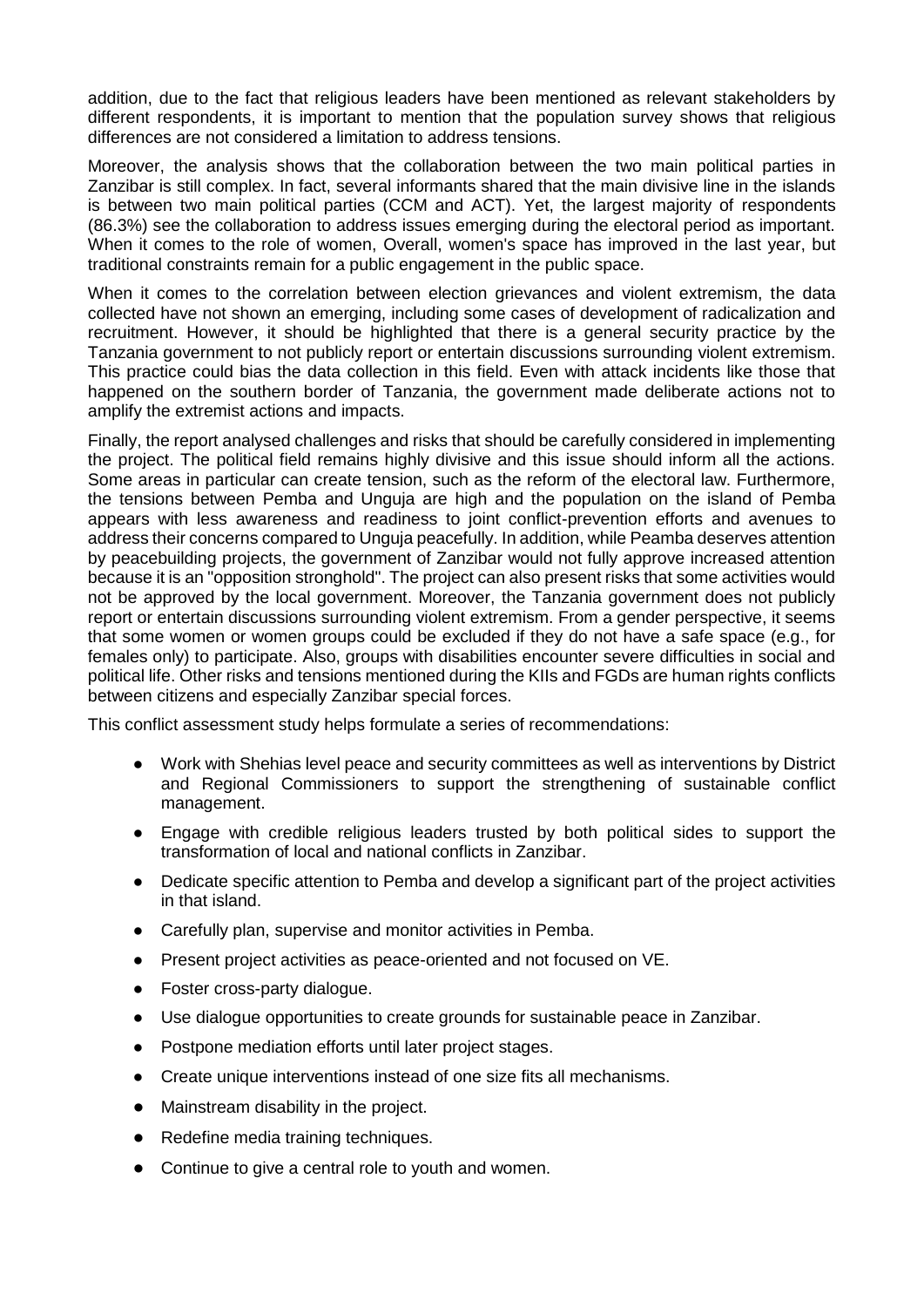# <span id="page-6-0"></span>1. Background information

#### *Context background*

**Tanzania** is historically regarded as politically stable compared to other countries in East Africa. For example, the Global Terrorism Index in Tanzania decreased to 3.11 in 2019 from 3.27 in 2018.<sup>1</sup> Besides that, the global peace index indicates that Tanzania has positively improved six positions upward to become the  $52<sup>nd</sup>$  country.<sup>2</sup> Yet, in the last seven years, the country has experienced occasional violent extremist incidents. In October 2020, for instance, southern parts of Tanzania witnessed attacks from proclaimed Islamic State-linked militants based in northern parts of Mozambique.<sup>3</sup> This increased incidence of violent conflicts has been linked to various political, social and economic grievances. Despite the country being a multiparty democracy, the political system has been skewed in favour of the ruling party. This has led to dissatisfaction among many people and groups, who have been turning to more radical positions.<sup>4</sup>

This narrative is particularly true in the semi-autonomous archipelago of **Zanzibar**, which holds **ambitions for increased autonomy** and frequently chafes at the control exerted by the mainland government. Distrust between political parties and between government and communities has steadily increased, and numerous cases of election-related violence, a lack of reforms, and continued **socio-economic disparities** have contributed to the disillusionment of many in Zanzibar<sup>5</sup>.

The **2015 revocation of the election results** represents a particularly important moment, with all evidence indicating that it contributed significantly to increased distrust of elections bodies and the ruling government.<sup>6</sup> On the island, the election was annulled after the opposition party, the Civic United Front (CUF), had claimed victory for their presidential candidate before the Zanzibar Electoral Commission (ZEC) announced the election's official results. After the cancellation of the election, ZEC called a re-run in March 2016, which was boycotted by CUF. This fiasco led to the end of the de facto reconciliation and unity government, which had been viewed as a road map for peace and unity among Zanzibaris after years of political enmity.<sup>7</sup>

Despite numerous calls for increased transparency in the electoral process and for meaningful reforms, the ruling party was perceived by the opposition to be making little effort to address these issues in time for the October 2020 elections. This has resulted in increased tensions between the ruling party (CCM) and the opposition party, The Alliance for Change and Transparency (ACT)<sup>8</sup>.

Zanzibar's **October 2020 election** recalled the violence that followed the 2015 elections as well as the continued lack of reforms or transparency. The 2020 general election was specifically challenging as for the first time the Zanzibar election was held on two consecutive days. Many people were reluctant with that decision, but ZEC insisted that it follows the law as stated in Act number 4 of 2018. That decision led to clashes between supporters of the main opposition party and Zanzibar and

 $\overline{a}$ 

<sup>1</sup> Trading Economics, *Tanzania Terrorism Index*, https://tradingeconomics.com/tanzania/terrorism-index 2 Institute for Economics & Peace, *Global Peace Index 2020,* https://visionofhumanity.org/wpcontent/uploads/2020/10/GPI\_2020\_web.pdf

<sup>3</sup> AP, "Tanzania confirms 1st attack by Mozambique-based extremists", October 23, 2020, https://apnews.com/article/dodoma-tanzania-islamic-state-group-mozambique-48d8c438da403810a8a11f869ecd97ca

<sup>4</sup> Sarota, A. Totoro, A. (2019), *Katika Usalama Tunategemeana and Pamoja!*, SFCG Projects evaluation February, 2019.

<sup>5</sup> Freedom House, *Tanzania*, https://freedomhouse.org/country/tanzania/freedom-world/2021

<sup>6</sup> Yussuf, Mohammad and Hussein Sengu. "Conflict Analysis Paper" April, 2020.

<sup>7</sup> Sarota, A. Totoro, A., *cit.*, 2019.

<sup>8</sup> https://www.garda.com/crisis24/news-alerts/393576/tanzania-clashes-reported-as-early-voting-beginsin-zanzibar-october-27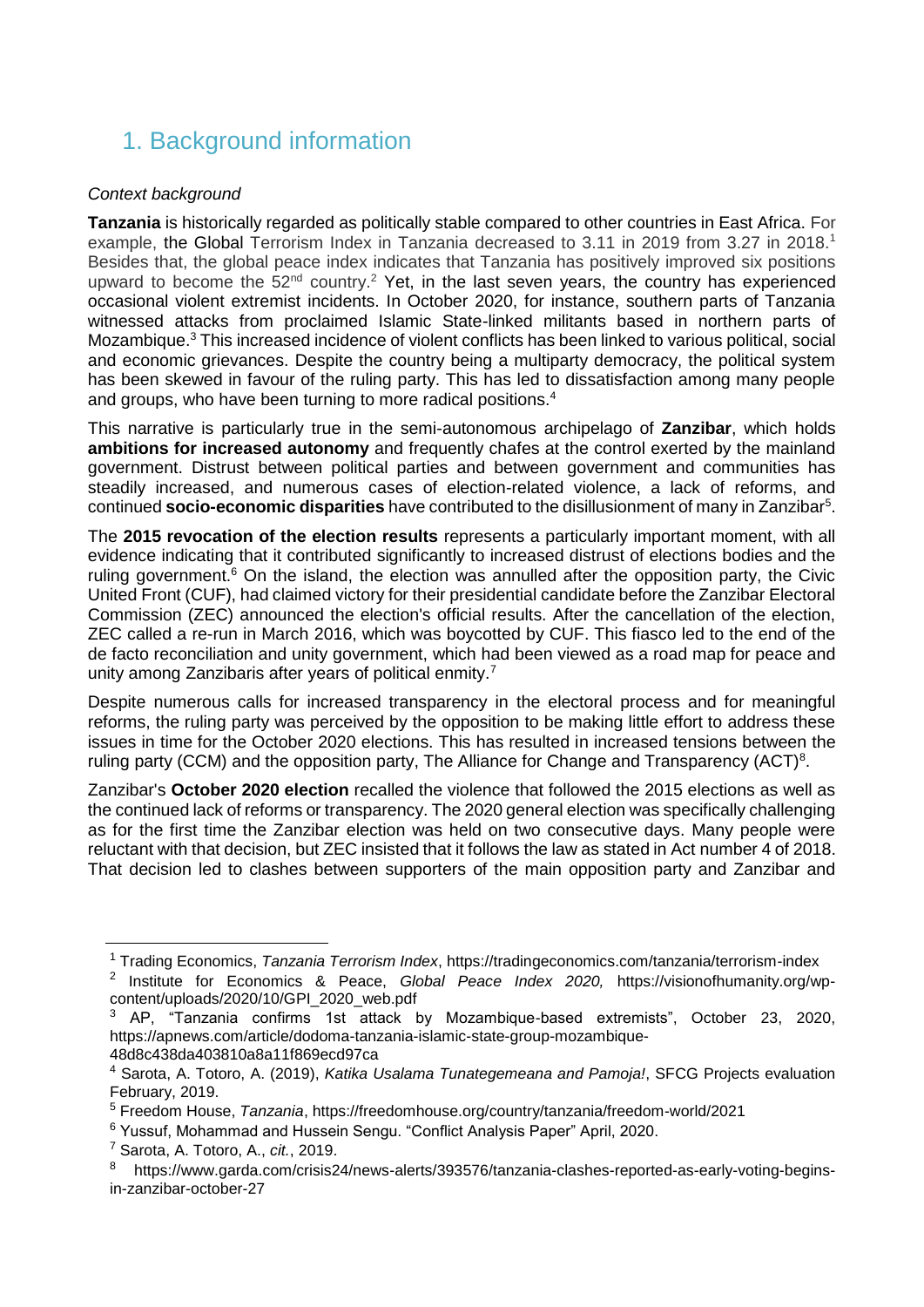Tanzania security forces.<sup>9</sup> The ACT party, which was the main opposition party in Zanzibar at that point, claimed that at least three of its supporters were killed by the Zanzibar Special Forces. The death of opposition supporters, as well as the death of one-armed military, caused high political tension and security concerns, especially on Pemba Island<sup>10</sup>. Though the GNU<sup>11</sup> has tremendously eased political tensions in Zanzibar, there are still concerns related to the sustainability of peace due to grievances and the need for retaliation from families and friends who lost their loved ones during the 2020 general elections.

In Zanzibar, the current **GNU**, which has been formed by the ruling party CCM and the main opposition political party in Zanzibar, the ACT Wazalendo political party, has enormously reshaped peace structures in the Isles. Currently, the President of Zanzibar and his two Vice Presidents (VPs); First VP from ACT party and Second VP from CCM are collectively working at the local and national level to reconcile peace after a number of violent outbreaks that happened before, during and after the 2020 general elections in Zanzibar.

The current **Zanzibar government structure** represents a new beginning for peace mechanisms. It has engaged government leaders from both main political parties working together to advance peace and development programs. Common citizens and political actors, as well as development partners, are all witnessing a Zanzibar that has opened doors for strengthening peace mechanisms, unity and general development in Unguja and Pemba Islands.

The national political scenario radically changed in **mid-March 2021** when Tanzania's President John Magufuli died. In line with Tanzania's constitution, the **Deputy President, Samia Suluhu Hassan, was sworn in as the new President** and would serve the remainder of Magufuli's fiveyear term, which he began in October 2020. Samia Suluhu Hassan is from Zanzibar, more specifically from the southern part of Unguja Island, and she has a background in the civil society sector. However, in 2000, she started her political career as a member of the House of Representatives and in 2014 she became nationally recognized as a competent public leader after being a deputy speaker for the special assembly working on Tanzania's new constitution.<sup>12</sup>

Notably, President Hassan said in April that she was ready to defend democracy and fundamental freedoms, adding that she would soon hold **talks with opposition leaders** in her first speech to Parliament broadcast by local media. This open approach to political opposition provides a remarkable opportunity to increase social cohesion in Zanzibar as much as in the whole country.<sup>13</sup>

Subsequently, the current **newly elected Zanzibar President Husein Mwinyi** has been publicly explaining his intention to reinstate the GNU in Zanzibar since his Presidential election campaigns. Soon after being declared a winner, he reaffirmed his commitment to the GNU and overall peace and development processes in Zanzibar<sup>14</sup>. The President of Zanzibar and his two Vice Presidents have been meeting with community members in Zanzibar and do a kind of "informal reconciliation process" after electoral aftermaths<sup>15</sup>. Their current "open arms" gesture has resulted in an influx of members of the international community to Zanzibar. For instance, after the 2015 general elections, a significant number of international development partners had cut off their ties with the Zanzibar government of which is contrary to the current period where the US, EU and other individual

<sup>&</sup>lt;sup>9</sup> Garda World, "Tanzania: Clashes reported as early voting begins in Zanzibar October 27", October 27, 2020, https://www.garda.com/crisis24/news-alerts/393576/tanzania-clashes-reported-as-early-votingbegins-in-zanzibar-october-27

<sup>10</sup> https://www.voanews.com/africa/tanzanian-opposition-party-says-police-killed-7-ahead-vote

<sup>&</sup>lt;sup>11</sup> Nicodemus Minde, Sterling Roop and Kietil Tronvoll, *The Rise and Fall of the Government of National Unit in Zanzibar*, 2018, https://www.eisa.org/pdf/JAE17.1Minde.pdf

<sup>&</sup>lt;sup>12</sup> BBC, "Samia Suluhu Hassan - Tanzania's new president", March 19, 2021, https://www.bbc.com/news/world-africa-56444575

<sup>13</sup> Oduor, M., "Tanzania's President Suluhu reaches out to opposition", *Africanews*, April 23, 2021, https://www.africanews.com/2021/04/23/tanzania-s-president-suluhu-reaches-out-to-opposition//

<sup>14</sup> Christopher Majaliwa, "Tanzania: GNU My Top Success Story – Mwinyi", T*anzania Daily News (Dar es Salaam)*, February 9, 2021,<https://allafrica.com/stories/202102100235.html>

<sup>15</sup> Daily News, "Seif tells Zanzibaries to Shun Political Hatred", January 4, 2021, https://dailynews.co.tz/news/2021-01-035ff20a098ea85.aspx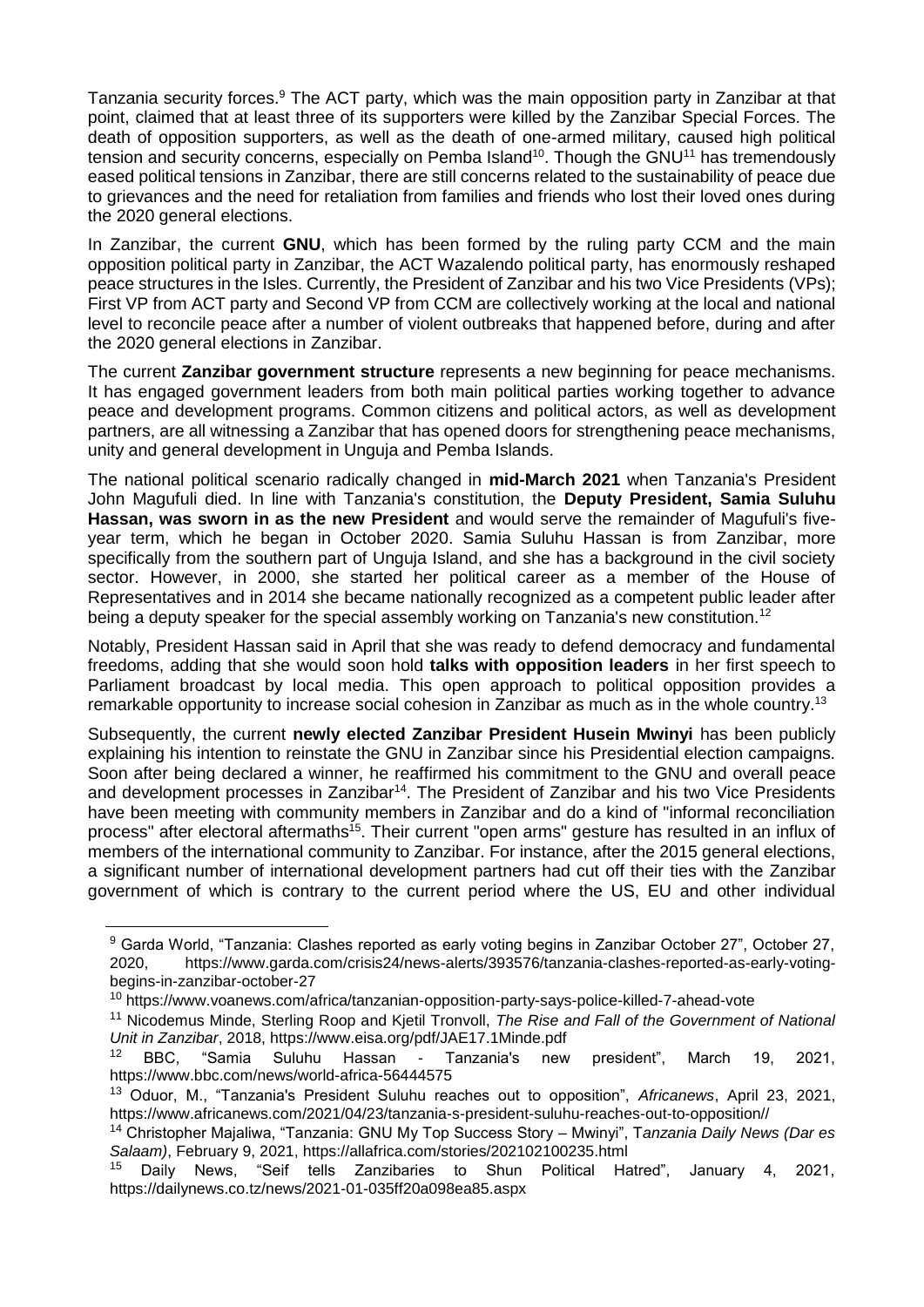development partners have been visiting Zanzibar for reinstating their partnership with Zanzibar government and local communities in general<sup>16</sup>. President Mwinyi has represented President Samia Hassan in international meetings, i.e. SADC meetings in Mozambique, a move that did not happen during previous leadership under President John Magufuli<sup>17</sup>. From her early speeches, President **Hassan has shown interest to foster Zanzibar's current peace under GNU spirit**. All these activities indicate that the current Zanzibar President stands a good chance of progressing the current peace and development momentum under support from both President Samia Haasan and international development partners.

#### *Project Background*

 $\overline{a}$ 

The **project** *Dumisha Amani Zanzibar* ("Strengthening Community Peace Mechanisms in Zanzibar"), funded by the European Commission, intends to strengthen alternative peacebuilding mechanisms at the community level to de-escalate and peacefully resolve conflicts in Zanzibar, including both Pemba and Unguja.

In response to the Zanzibar context, Search structured the project based on the **theory of change (ToC)** that, *If trusted, community influencers have increased capacity and opportunities to support peaceful conflict transformation and dialogue at the local level and if they have platforms to constructively engage with government authorities and the wider community, then tensions and conflict issues in Zanzibar will be resolved peacefully because there will be strengthened trust and collaboration among diverse stakeholders*.

The action has three interrelated objectives and corresponding outcomes, as follows:

1. To increase the capacity of diverse communities, political, and civil society stakeholders to act as informal mediators and champions for peace in their communities.

> **Result 1.1** Key stakeholders in Zanzibar have increased knowledge and skills in conflict transformation and confidence in their abilities to use them.

2. To foster dialogue and collaboration among government and community stakeholders for improved conflict prevention.

> **Result 2.1** Increased multi-stakeholder platforms for community actors to peacefully discuss tensions and concerns.

> **Result 2.2** Collaborative initiatives to de-escalate tensions and prevent conflict are created and strengthened.

3. To increase community awareness of joint conflict-prevention efforts and avenues to peacefully address their concerns.

> **Result 3.1** Conflict prevention strategies and successes are transparently shared with the wider community.

<sup>16</sup> USAID, *U.S. Ambassador Inaugurates New Zanzibar Public Health Emergency Operations Center*, May 19, 2021, https://www.usaid.gov/tanzania/press-releases/may-19-2021-us-ambassador-inaugurates-newzanzibar-public-health

<sup>17</sup> SADC, "Communiqué…", April 8, 2021, https://www.sadc.int/news-events/news/communiqueextraordinary-double-troika-summit-heads-state-and-government-southern-african-developmentcommunity-maputo-republic/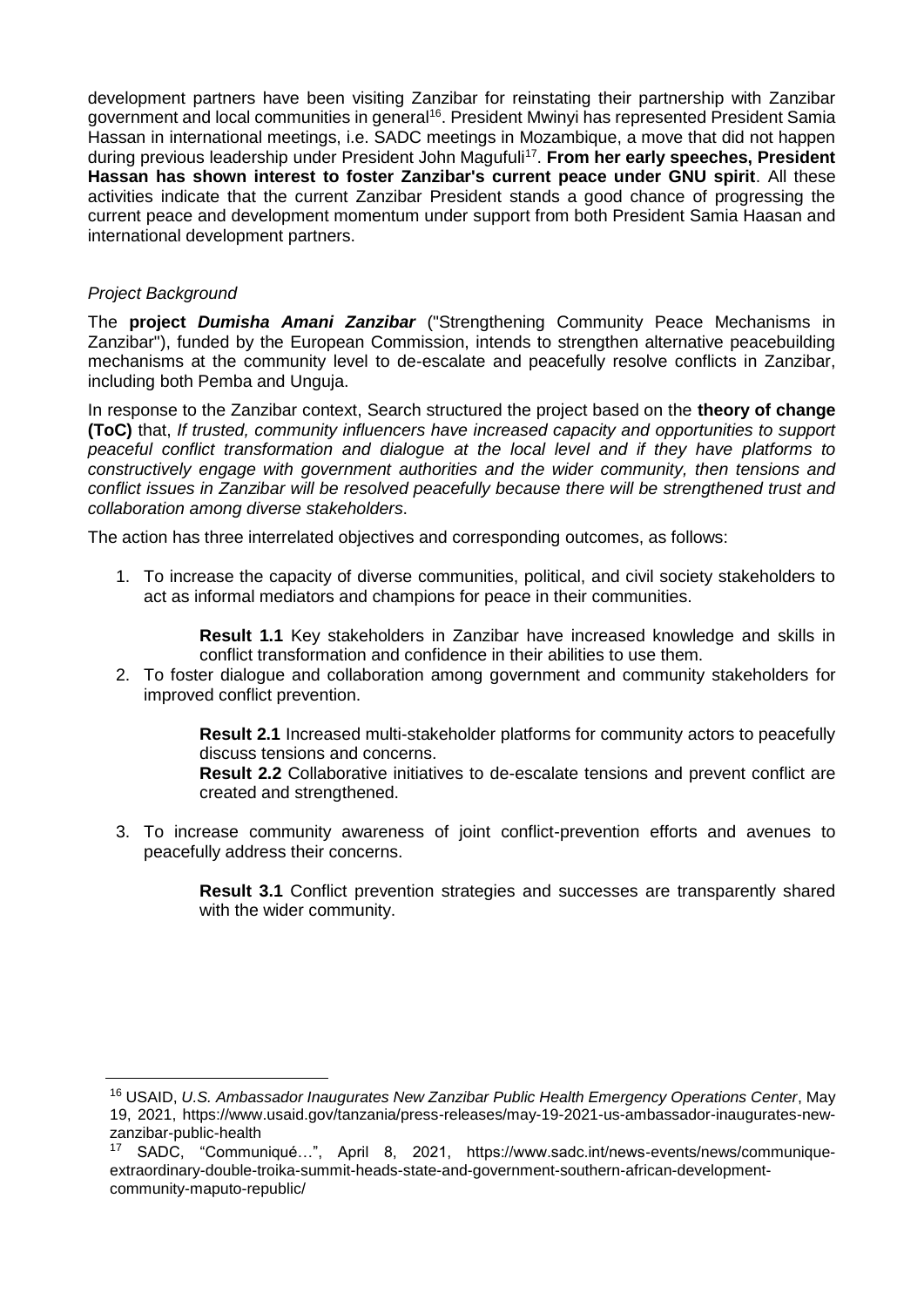# <span id="page-9-0"></span>2. Methodology

#### <span id="page-9-1"></span>**2.1 Objectives**

The overall purpose of this *Conflict Snapshot & Baseline Assessment* is to provide rapid insight into the conflict dynamics in the electoral conflict in general, and more specific to the post-election period. At the same time, the collected data for the project will facilitate target setting for each result indicator. In addition, the findings from the snapshot and baseline assessment will inform project design adjustment when necessary.

The specific objectives indicated in the TOR for the **conflict snapshot** are:

- 1. Probe on post-election violence events that occurred in the area and their effects on the community.
- 2. Explore the capacity of diverse communities, political, and civil society stakeholders to act as informal mediators and champions for peace in their communities.
- 3. Examine the existing platforms and collaborative initiatives for community actors to peacefully discuss conflict and de-escalate tensions and concerns.
- 4. Assess the extent of community awareness for and readiness to joint conflict-prevention efforts and avenues to peacefully address their concerns.
- 5. Examine the likelihood of the connections between election grievances and the development of VE activities, radicalization and recruitment of the security concerns to the study area.
- 6. Evaluate the risks of the project and make suggestions so that the principle of "do no harm" is respected by the activities of the project.

While the tied objectives indicated in the TORs for the **baseline** are:

- 1. To assess the validity of the theory of change, the general objective and the expected results of the project.
- 2. To collect the baseline values of the project results indicators.
- 3. To provide recommendations for the project execution strategy in reflection to intended project results.

#### <span id="page-9-2"></span>**2.2 Data collection and analysis**

Data collection was carried out by the Agency for Peacebuilding (AP) with the support of *Search'*s Tanzania team. This study used a mixed approach that combines qualitative and quantitative data collection methods.

Quantitative tools included a survey conducted among local communities (419 respondents) and a survey with local stakeholders and government (51 respondents) after the FGDs or the KIIs.

The community survey involved two enumerators, one in Pemba and one Unguja. They collected data in several different public spaces on both islands from 7th to 13th May 2021.

In the **community survey**, the distribution of respondents by age, sex and geographic coverage was balanced and consistent with population data, as indicated in the table below. Overall, from a statistical perspective, the community survey guarantees a 95% confidence level and a margin of error below 5% (calculated with a population of 1,5 million inhabitants).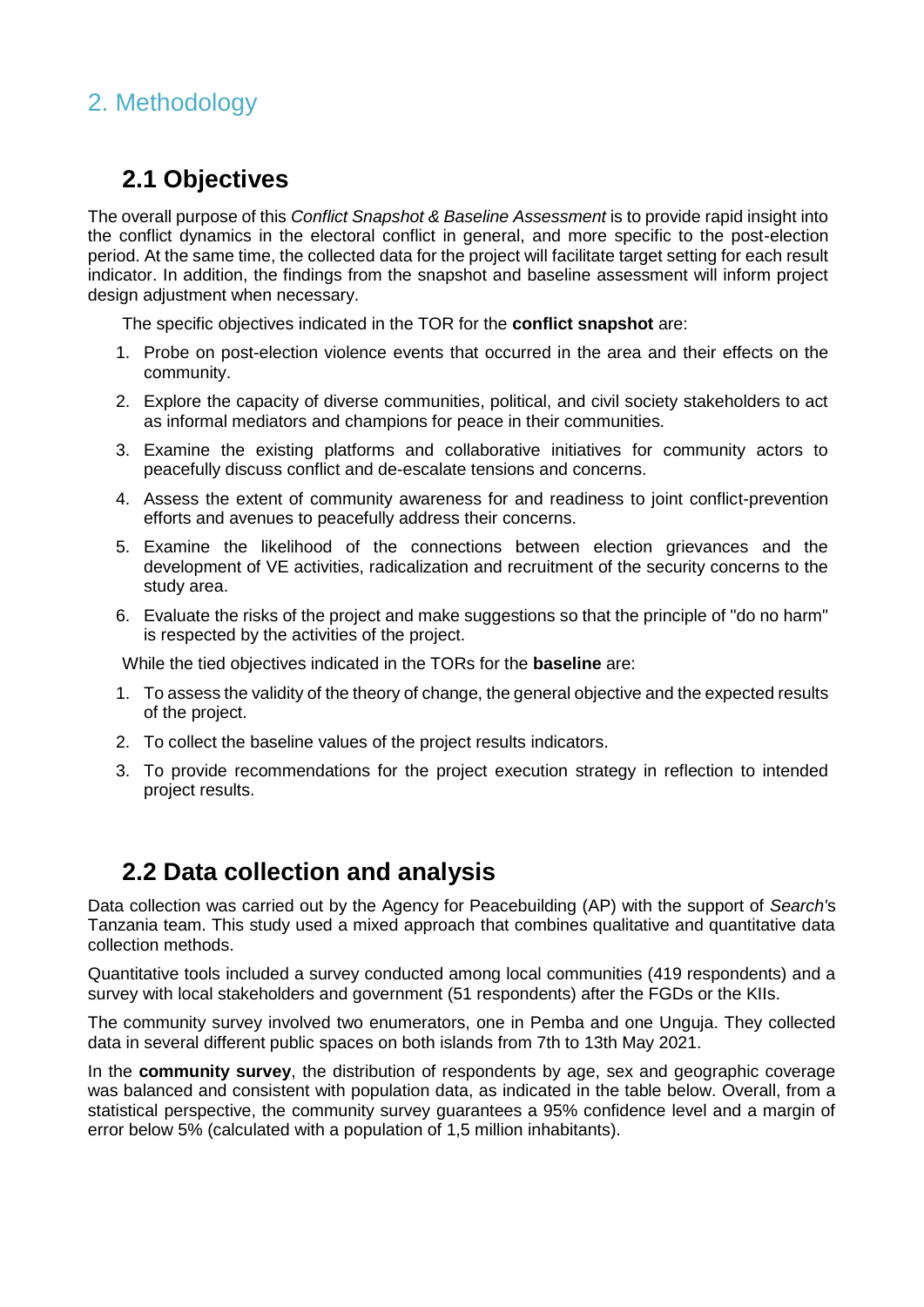| Table 1 Community survey |                    |                            |          |                 |         |              |  |  |  |  |
|--------------------------|--------------------|----------------------------|----------|-----------------|---------|--------------|--|--|--|--|
|                          |                    | Age                        |          | Location        |         |              |  |  |  |  |
| <b>Sex</b>               | Youth<br>$(18-34)$ | <b>Adults</b><br>$(35-49)$ | Above 50 | Pemba<br>Unguja |         | <b>Total</b> |  |  |  |  |
| Female                   | 50.59%             | 40.00%                     | 44.44%   | 48.61%          | 45.32%  | 47.02%       |  |  |  |  |
| Male                     | 49.41%             | 60.00%                     | 55.56%   | 51.39%          | 54.68%  | 52.98%       |  |  |  |  |
| <b>Total</b>             | 100.00%            | 100.00%                    | 100.00%  | 100.00%         | 100.00% | 100.00%      |  |  |  |  |

The community survey has therefore covered both Pemba and Unguja. In Pemba, the team collected 216 (51.55%) responses, while in Unguja 203 (48.45%). Below the details of the respondents for each district.



The survey captured high diversity in terms of educational level and employment status. These data, among others, enriched the report's analysis and identified several patterns.

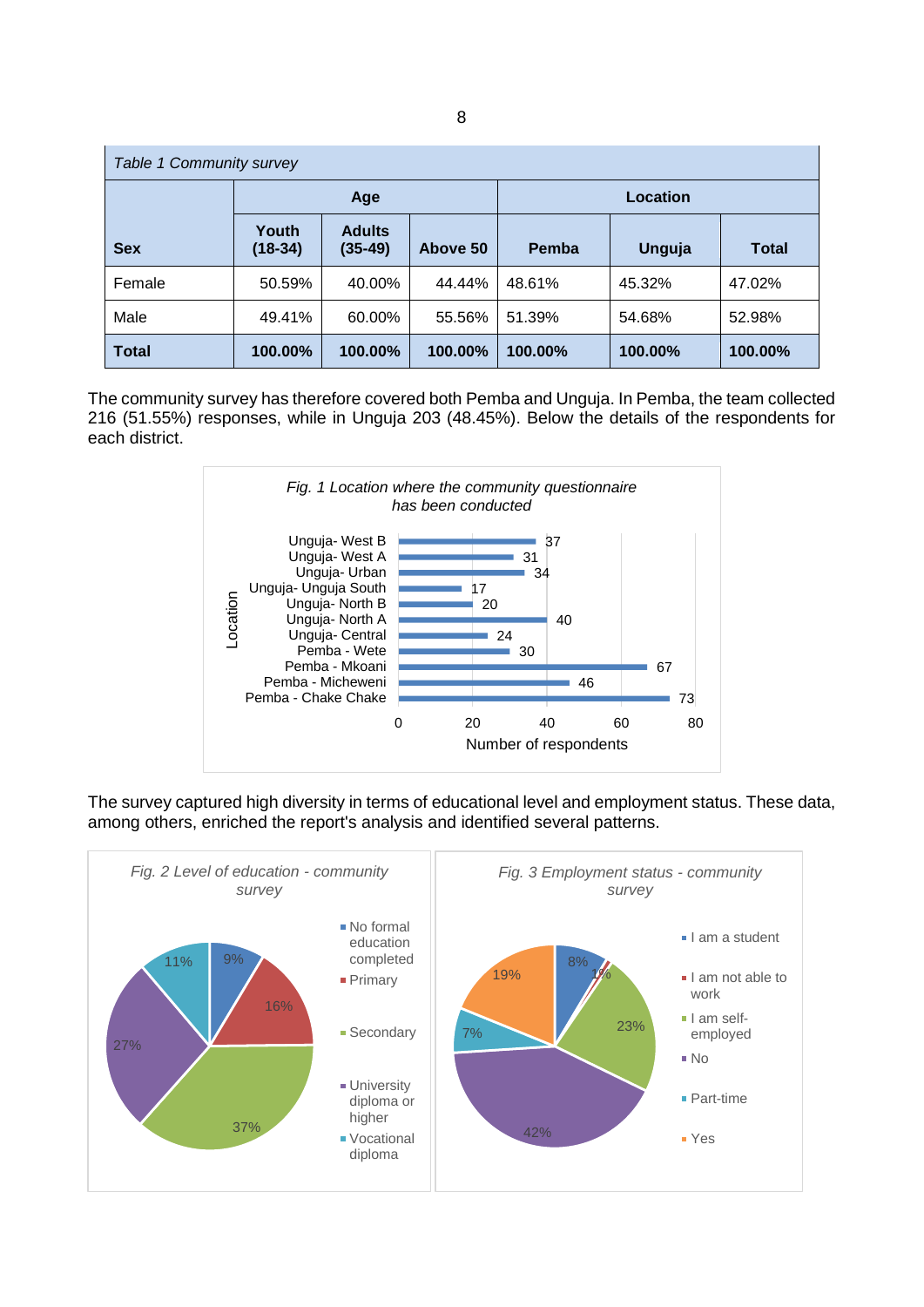The **stakeholders' survey** reached 51 respondents from different groups: religious leaders, civil society organizations, farmers, businesspersons, media, youth leaders and public officers (full list in the Annexes). Below the respondents disaggregated by age, sex and geographic coverage. This survey allows some quantitative analysis as requested by the indicator. To compare the data during the final evaluation, the researchers can use the same list of stakeholders (or most of it, if some of them will not be available).

| Table 2 Stakeholder survey |         |           |                    |                |                   |                |  |  |  |  |
|----------------------------|---------|-----------|--------------------|----------------|-------------------|----------------|--|--|--|--|
|                            |         | Age       |                    | Location       |                   |                |  |  |  |  |
| <b>Sex</b>                 | 18-29   | $30 - 49$ | <b>Above</b><br>50 | Pemba          | <b>Unguj</b><br>a | <b>Total</b>   |  |  |  |  |
| Female                     | 41,38%  | 25,00%    | 20,00%             | 27,78%         | 36,36<br>$\%$     | 33,33<br>%     |  |  |  |  |
| Male                       | 58,62%  | 75,00%    | 80,00%             | 72,22%         | 63,64<br>$\%$     | 66,67<br>%     |  |  |  |  |
| Total                      | 100,00% | 100,00%   | 100,00%            | 100,00<br>$\%$ | 100,00<br>%       | 100,00<br>$\%$ |  |  |  |  |

The qualitative tools consisted of **Key Informative Interviews (KIIs) and Focus Group Discussions (FGDs)**. The team conducted 10 KIIs (seven men and three women) both in Pemba and Unguja with women's and youth associations, religious leaders, local leaders, local authorities and Search's staff in both Zanzibar and mainland. The interviews were conducted in person (6) and by video call (4). FGDs involved five distinct groups, as presented below.

| Table 3 List of Focus Group Discussions          |                 |                |        |             |  |  |  |  |  |  |
|--------------------------------------------------|-----------------|----------------|--------|-------------|--|--|--|--|--|--|
| <b>Category</b>                                  | <b>Location</b> | N. of<br>part. | Female | <b>Male</b> |  |  |  |  |  |  |
| Local leaders and political parties' youth wings | Unguja          | 10             | 7      | 3           |  |  |  |  |  |  |
| Local leaders and political parties' youth wings | Unguja          | 10             | 5      | 5           |  |  |  |  |  |  |
| Female youth group                               | Unguja          | 10             | 10     | 0           |  |  |  |  |  |  |
| <b>Community leaders</b>                         | Pemba           | 10             | 3      | 7           |  |  |  |  |  |  |
| Mixed group                                      | Pemba           | 9              | 4      | 5           |  |  |  |  |  |  |
| Total                                            |                 | 49             | 29     | 20          |  |  |  |  |  |  |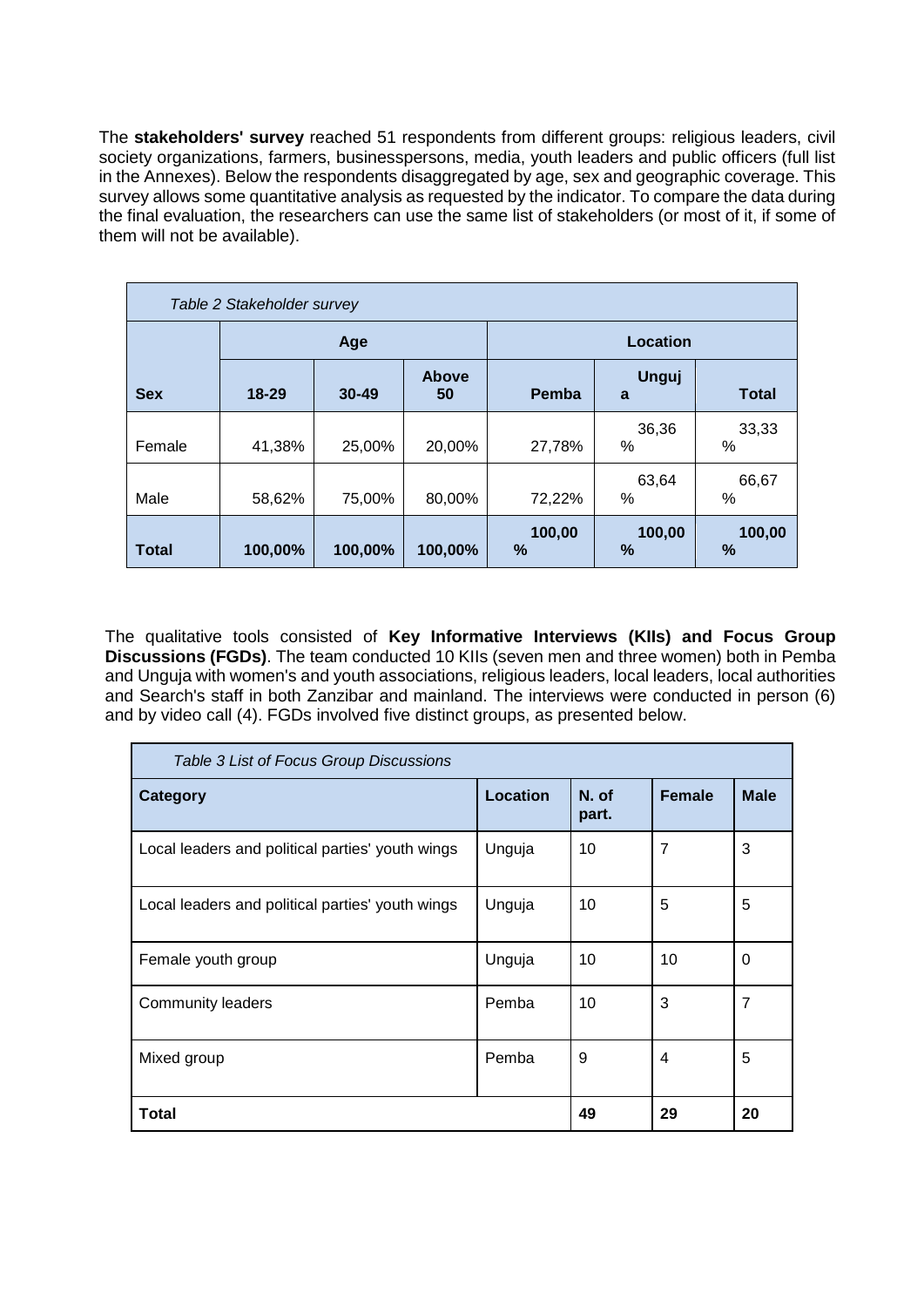#### <span id="page-12-0"></span>**2.3 Challenges and limitations**

Due to the excellent support of Search's team in Zanzibar and in the whole Swahili Coast region, the exercise encountered only limited challenges and limitations. A couple of minor issues could be mentioned. Firstly, during the inception phase, AP's team and Search had a slower pace of responses in terms of selecting specific areas in both Unguja and Pemba Islands for conducting the baseline and conflict snapshot exercise. Secondly, the timeframe for the entire baseline exercise was somewhat short; therefore, the activities were undertaken with consideration to the limitation of time.

Thirdly, a number of respondents were hardly able to provide detailed responses despite various probing techniques. This happened more in Pemba Island as respondents, like the case for most community members in Pemba, still reserving their trusts to private and public institutions due to fear of possible repercussions. This is because of cultural and traditional practices that common Zanzibaris (especially those living in small Islands and remote areas) have when it comes to speaking in public. They are always shy to speak up instantly but often open up in later conversation stages. For instance, FDGs in Pemba were calm at the beginning of the discussion, making the enumerator use different techniques to let them speak, but later on, they spoke comfortably after feeling confident with meeting settings.

Finally, the local government has established some constraints to the discussions and research on violent extremisms. This attitude could have affected the freedom of sharing information from some respondents in the VE domain. Overall, these limitations did not affect the quality of findings significantly.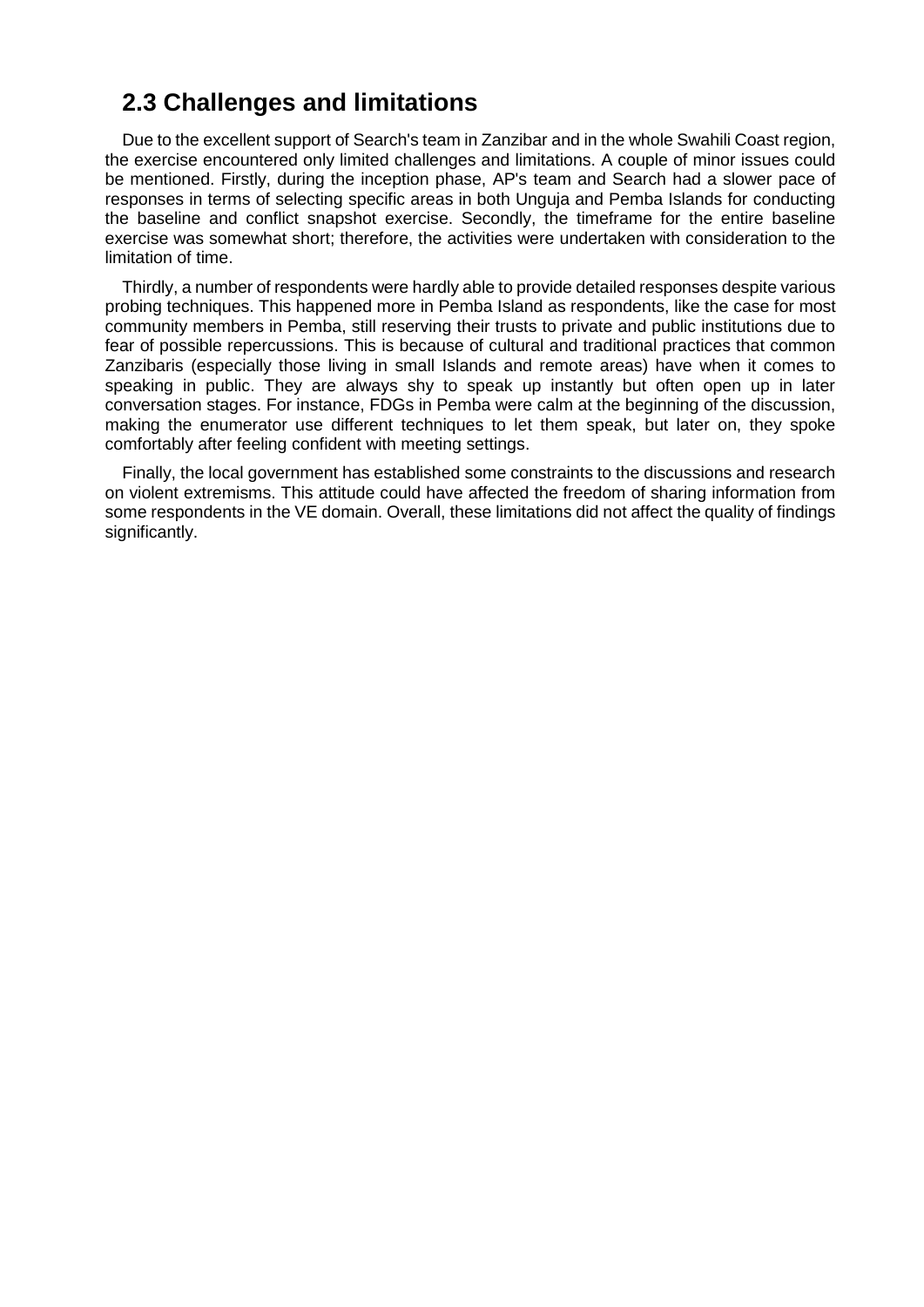# <span id="page-13-0"></span>3. Research findings

The key findings of the study are organized around six sections following the main objectives of this exercise: electoral violence, capacity of stakeholders to act as informal mediators and champions for peace, existing platforms and collaborative initiatives to de-escalate tensions, community awareness and readiness to joint conflict-prevention efforts, election grievances and the development of radicalization and recruitment and risks to the project.

#### <span id="page-13-1"></span>**1. Electoral violence**

Qualitative data collected through interviews and focus groups show that most respondents were witnesses of electoral-related violence both In Pemba and Unguja. Two CSOs, Zanzibar Fighting Against Youth Challenges Organization (ZAFAYCO) and *Jumuiya ya Wanawake wenye Ulemavu Zanzibar* (JUWAUZA - Organization of Women with Disabilities in Zanzibar), have also drafted election reports that describe violent incidents that the organizations saw during the 2020 elections and provided recommendations for peaceful future elections in Zanzibar<sup>18</sup>. As described in the report, **the polarized political environment facilitated the spread of violence** during and after the electoral period: "The polls took place in an environment of suspicion and mistrust caused by long-standing unresolved division among political stakeholders. This polarization manifests itself in the form of political support, identity crisis and economic imbalance between the people of the two main islands forming Zanzibar (i.e., Unguja and Pemba)."<sup>19</sup> This cleavage between the two islands is politically grounded, as shown by the data collection and by the literature review, but also presents socio-economic consequences<sup>20</sup>.

Regarding **Pemba Island**, during a KII, a media representative stated that he wrote an article explaining the death of people and the damage to properties that happened in Zanzibar: "I reported the death of 11, one of them left eight orphans in Pemba." He continued: "As police were publicly reporting fewer cases, due to my article, I received several threatening calls from Police and Zanzibar Special Forces, both institutions I asked them to prove me wrong and they couldn't." Other journalists refer to "Mazombies," a word combining the words "Mask and Zombies." It refers to the Secret agents sent by the government undercover to pose a threat to a certain group of people. Another respondent mentioned that "At Micheweni District, community members reached a level of fighting with each other with machetes."

Concerning **Unguja**, a religious leader from Kinuni shehia (neighborhood in Unguja town's suburbs) confirmed during an interview that violence occurred in that community. Kinuni shehia has, for many election years, witnessed the presence of Zanzibar security forces before, during and immediately after general elections. This tendency has sometimes led to clashes between security agents and Kinuni residents. He also added that opposition political parties' leaders sometimes order their followers to conduct some actions that are unlawful during the elections, hence the violence between police and some opposition parties' members occurs.

In an interview with a CSO representative, it was mentioned that during the night leading up to the election, some of the elections centres were surrounded by opposition members, especially youths claiming that they were there to protect the entering of ballot papers and thus caused the

<sup>&</sup>lt;sup>18</sup> Organization of Women with Disabilities in Zanzibar (JUWAUZA), Report on the 2020 Citizen Election Observation in Zanzibar, January 2021, ttps://juwauza.or.tz/wp-content/uploads/2021/04/Citizen-Observation\_Eng.pdf

<sup>19</sup> Ibid, p. 1.

 $20$  As described in JUWAUZA's report (p. 4), "To many Zanzibaris an increasing gap in income earning is seen as generating economic imbalance between two sides of the Union. This has caused some Zanzibaris, especially the opposition, to call for more autonomy for the isles while the ruling party protects the existing structure."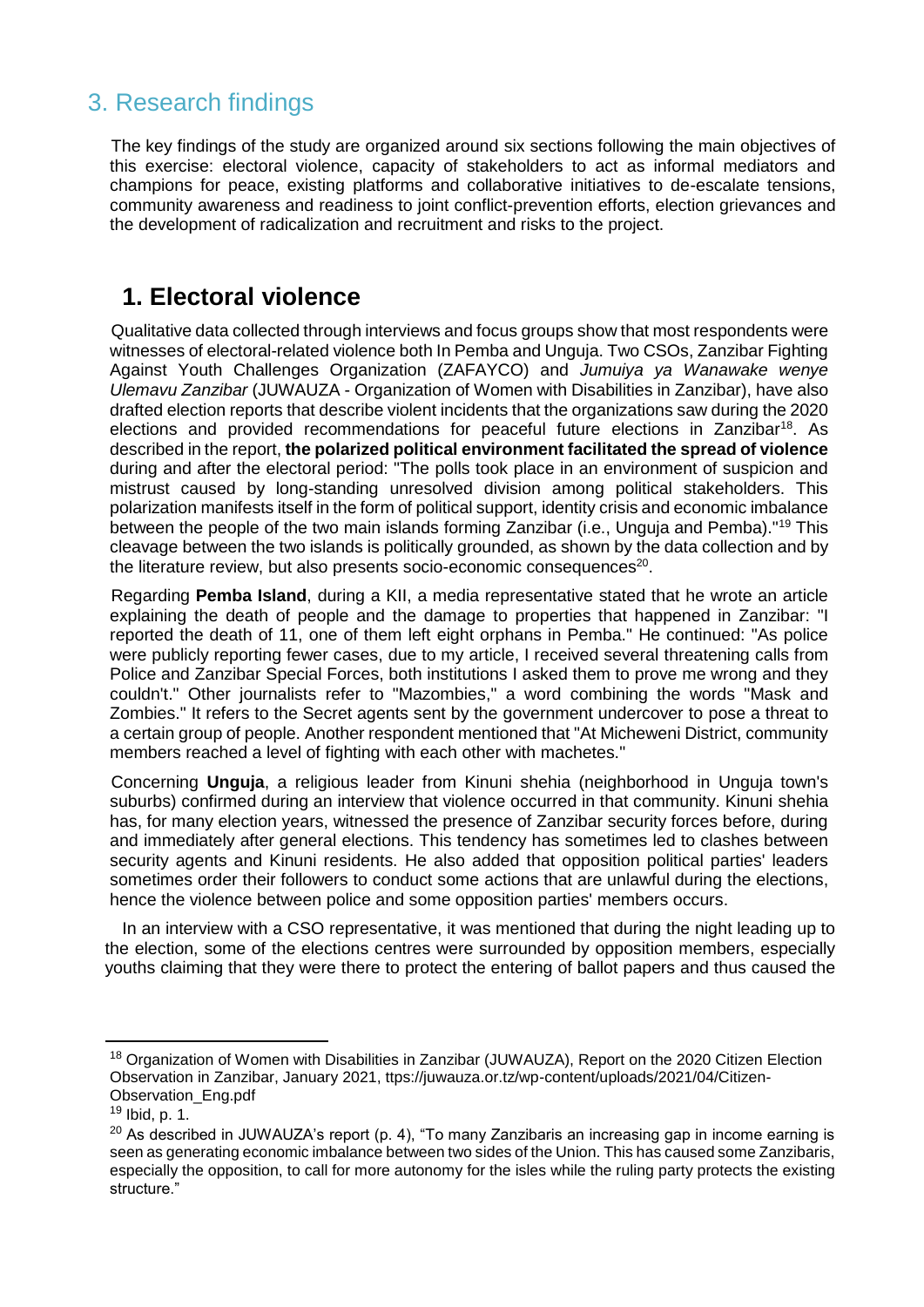security forces of those centres to chase them away by using tear gases which escalated violent clashes<sup>21</sup>.

Overall, the collected data confirmed the violence reported by JUWAUZA's observation mission: "the 2020 general elections were held amidst the presence of indications of small-scale attacks related to violence. The rising number of attacks against domestic targets, including attacks on public properties and individual civilians, are presumed to be politically motivated."<sup>22</sup>

Against this backdrop, it seems more pertinent to adopt the expression "electoral violence" more than "post-electoral violence." This accuracy can help to read and interpret both the violence occurring during the vote and the structural issues and constraints imposed in the pre-vote phase.

# <span id="page-14-0"></span>**2. Capacity of stakeholders to act as informal mediators and champions for peace**

Both qualitative and quantitative data show that there is a **perceived huge capacity of different** 

**stakeholders, but also community members, to act as informal mediators and champions for peace** in their communities. At the community level, approximately 2/3 of the Zanzibarian population consider him/herself as a community influencer, at least "mostly." This is a very high number and this perception can be interpreted as a widespread availability, and partially also will, among the citizens to influence their community. This trend does not seem significantly different in Pemba and Unguja (figure below). Similarly, female and male citizens



present similar self-perceptions with slight male predominance (60% of women and 70% of men consider themself as community influencers).

Quantitative analysis also shows that approximately **2/3 of the Zanzibarian population, both male and female, use "conflict transformation or similar non-violent strategies."** In this regard, a gender difference emerges in which domain male and female citizens apply these strategies. Qualitative data show that the female component is mainly engaged at the domestic level, while the male citizens are more at the social and political level. For instance, a female participant shared: "I was taking part to solve this conflict among the people with disabilities and political leaders." Another from the same group mentioned that he solved the conflict between students and shaha. In geographic terms,

Furthermore, on the post-electoral tensions, **42% of the overall population responded that they had the opportunity to discuss or address those tensions**. In this field, the percentage of female respondents is lower (31.28%) than that of male respondents (51.36%). This data confirms that women are less engaged in public issues. These findings were confirmed by different respondents during focus group discussions. Yet, in absolute terms, almost one female citizen out of three engaged in addressing post-electoral tensions remains significant data for the implementation of this project.

Finally, during the interviews and focus groups discussions, several respondents mentioned that,

<sup>21</sup> AlJazeera, "Zanzibar: Opposition claims 9 killed, leader held ahead of polls", October 27, 2020, https://www.aljazeera.com/news/2020/10/27/zanzibar-opposition-say-leader-held-three-dead-ahead-ofpolls

<sup>&</sup>lt;sup>22</sup> JUWAUZA, cit., p. 5.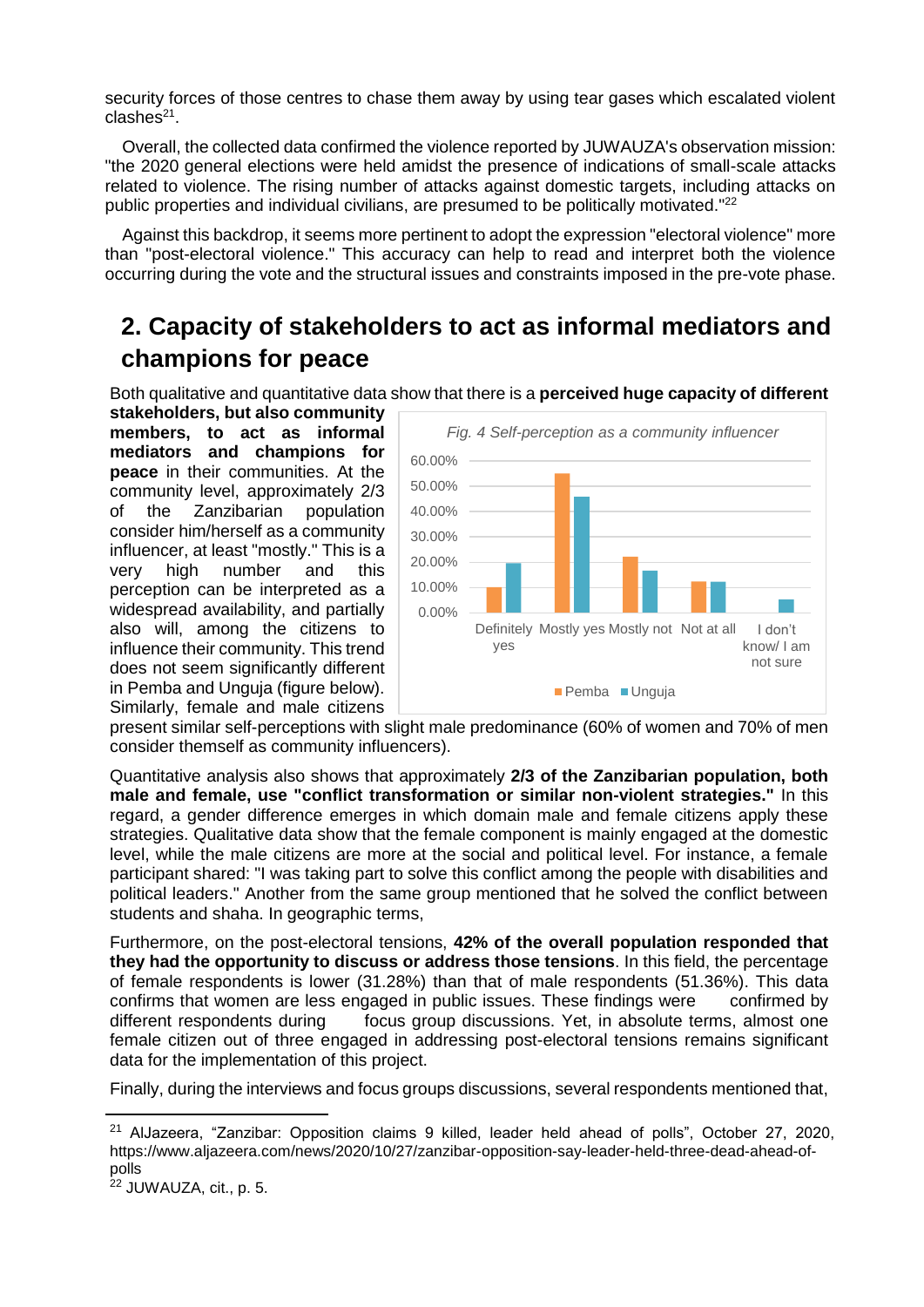#### **in the last months, the political authorities are more open to dialogue**. For instance, senior

government leaders (President and his VPs) visit main community mosques every Friday and speak with community members regarding the importance of maintaining peace<sup>23</sup>. These activities are being conducted especially in communities that have tensions among themselves or against the governments. Different informants say that the practice is believed to be working well so far.

These activities are interpreted by an informant as "a type of informal reconciliation process to communities with political tensions"



such as the Darajabovu area in Unguja and Wete town in Pemba. This analysis is echoed, for instance, by a CSO representative that highlighted how the First Vice President of Zanzibar, Late Maalim Seif Sharif Hamad presented a number of speeches aiming at enhancing unity after the 2020 general elections no matter what happened during the election period<sup>24</sup>. Furthermore, the current Zanzibar President voiced continuous calls for collaboration with opposition leaders and among local communities in Zanzibar.

Notably, a youth leader in Pemba declared in an interview that he "see GNU helping to bring people together hence strengthening peace among Zanzibar communities." Notably, during the same interview he showed that he was skeptical toward the government, for instance saying that "government leaders are biased and mostly busy with their individual interests," showing a change of perception related to the recent political development at governmental level.

Overall, a significant part of the respondents recognizes that the GNU is among the great efforts toward a peaceful approach to conflict-prevention. At the same time, some of them, especially in Pemba, underlined that the governmental level is still far from the grassroots level.

These data are confirmed by the community survey. In fact, the data show that **in March-April 2021 half of the population experienced more space for political dialogue** and to address tensions.

This space is experienced more in Unguja (68.06%) than in Pemba (55.17%). This means that the new leaderships both at Tanzania and Zanzibar levels have not been able to fully involve Pemba Island in the new course. Interestingly enough, adults (72.73%) and elderly (74.07%) experience it more than youth (54.51%). This means that youth are less involved in these new activities to descalate tensions than older people (figures below).

 $\overline{a}$ 

<sup>&</sup>lt;sup>23</sup> Daily News, "Mwinyi tells People to Solve People Problems", March 15, 2021, https://www.dailynews.co.tz/news/2021-03-14604e385ac1920.aspx

<sup>24</sup> Daily News, [Jan.](https://dailynews.co.tz/news/2021-01-035ff20a098ea85.aspx) 4, 2021, cit.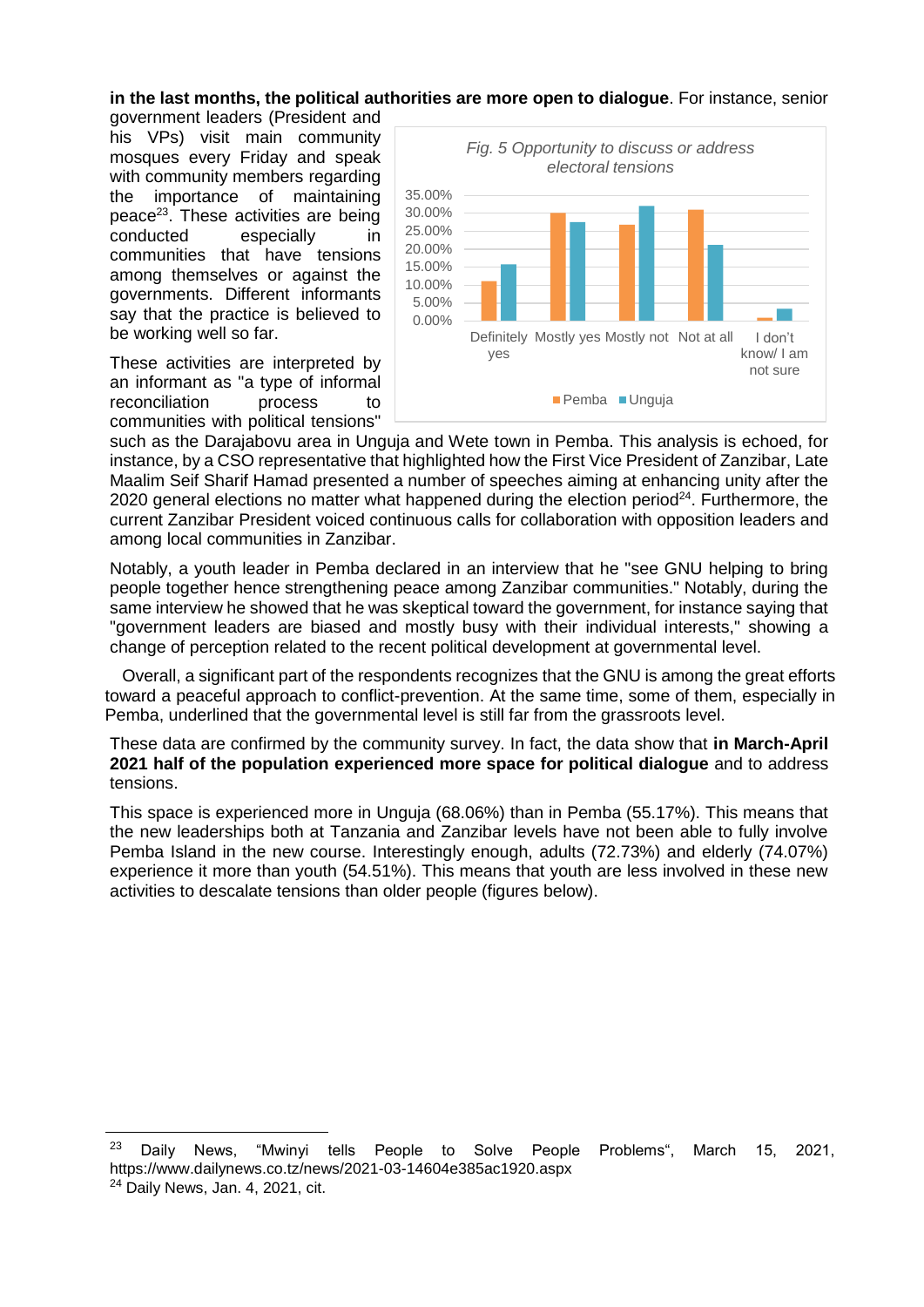

# <span id="page-16-0"></span>**3. Existing platforms and collaborative initiatives to deescalate tensions**

The majority of the population in Zanzibar considers **different collaborative forums as useful to de-escalate tensions** (see figure below). These platforms or other joint initiatives therefore represent an opportunity to strengthen social cohesion and conflict transformation mechanisms.

Interestingly, there are no significant discrepancies on this opinion between Pemba and Unguja

and along age lines (both less than 5%), while gender divergences are in place (68.92% of men and 53.81% of women believe that collaborative forums de-escalate tension). This data could be due to the predominant domestic female sphere of engaging in conflicts as discussed in other sections, and to mainly male forums.

Local community meetings at shehia levels, shehia peace and security committees, mosque

 $\overline{a}$ 



committees were mentioned during the interviews as collaborative forums to resolve disputes and misunderstanding among the community members.

Mentioned organizations working on descalating conflicts include: Zanzibar Fighting Against Youth Challenges Organization (ZAFAYCO), Center for Youth Dialogue (CYD), Jumuiya ya Maimamu Zanzibar (JUMAZA) were mentioned by different respondents.<sup>25</sup> The GNU and the Zanzibar Electoral Commission (ZEC) are also frequently mentioned as contributing to resolving

<sup>&</sup>lt;sup>25</sup> Other organizations mentioned during the FGDs include: Association of Muslim Leaders (JUMAZA), Zanzibar Legal Services Centre (ZLSC), Zanzibar Aid Commission (ZAC), Mufti Office in Zanzibar (MOZ), Global Peace Foundation, Jongowe Development Fund, Zanzibar Youth Forum, Pamoja Youth Initiative, TAMWA, Center for Youth Dialogue, ZAFELA, Mufti Office in Zanzibar, Anglican Church, Zanzibar Legal Services Centre and Legal Aid Department. ZBC radio and TV were mentioned during a FGD in Pemba.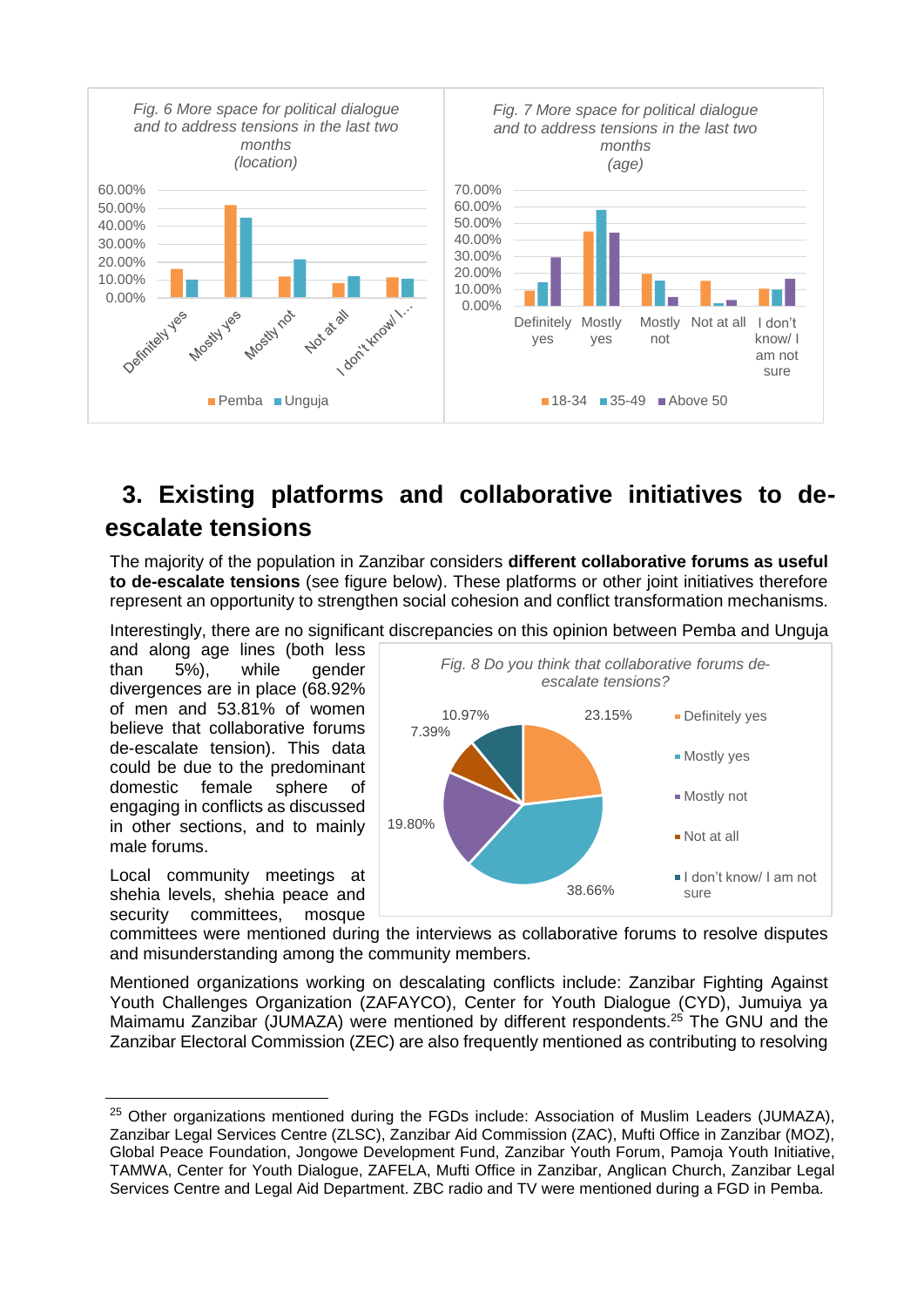conflicts, especially by Unguja respondents.

The community survey also presented a specific question, whereby it asked **if the respondent has heard of** *Search* **before. Only 7.88% responded positively** (5.58% among women, 9.91%

among men; 3.24% in Pemba, 12.81% in Unguja). This aspect should be considered in planning the project activities, especially on reaching out to communities and stakeholders.

Finally, due to the fact that religious leaders have been mentioned as relevant stakeholders by different respondents, it is important to mention that the population survey shows that **religious differences** are not considered a limitation to address tensions (figure on the right).



The majority of respondents agreed that **religious difference has less or no significant** 

**impact against the ability to address tensions**. It should be clarified that Zanzibar residents who are approximately 98% Muslim according to a US government estimate, of whom two-thirds are Sunni, according to a 2012 Pew Forum report. The remainder consists of several Shia groups, mostly of Asian descent<sup>26</sup>. Therefore, there is wider room for Muslim leaders and Islamic religious believers to use religious teachings and other resources (i.e., Mosques, madrassas and other religious gatherings) to reduce social and political tensions in Zanzibar.



However, this project should also consider responses from a few respondents who showed concerns regarding intra-religious conflicts among Muslims and versus the Christian minority.

#### <span id="page-17-0"></span>**4. Community awareness and readiness to joint conflictprevention efforts**

The analysis shows that the **collaboration between the two main political parties in Zanzibar** is still complex. In fact, several informants shared that the main divisive line in the islands is between two main political parties (CCM and ACT). A respondent from Pemba mentioned that, "though there is growing socialization between political parties' supporters especially at national

 <sup>26</sup>"Tanzania 2018 International Religious Freedom Report", https://www.state.gov/wpcontent/uploads/2019/05/TANZANIA-2018-INTERNATIONAL-RELIGIOUS-FREEDOM-REPORT.pdf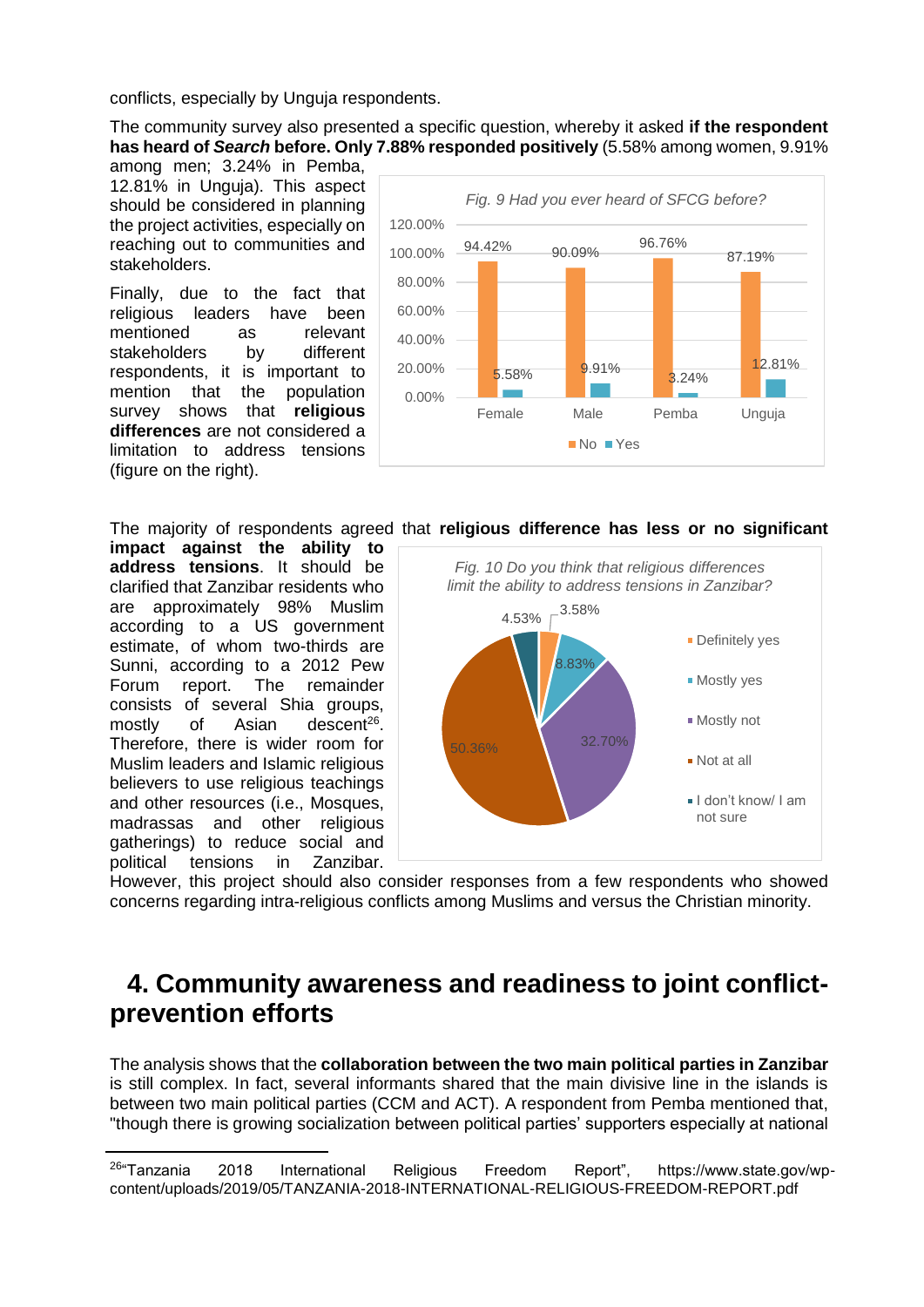levels, still there is high tension in some parts of northern Pemba due to resentments from previous election related violent incidents that caused loss of some family members." The survey

shows that more than 40% of local citizens do not engage in dialogue with other people from other groups (e.g., supporters of the other political party).

However, as the table below shows, **the largest majority of respondents (86.3%) see the collaboration to address issues emerging during the electoral period as important**. These data show once again that an open attitude is currently present in the population, despite the difficulties and divisions related to the political system.

respond to post-election violent events, like providing training programs. Some respondents mentioned CSOs peace dialogues (i.e., ZAFAYCO and CYD) urging community members to maintain peace despite electoral violence incidents that happened during the 2020 general elections. The Tanzania Human Rights Defenders Coalition that had initiated a cause to ask for those who were put in custody during the 2020 general elections to be released was also mentioned. Additionally, ACT political party joining the CCM to form the GNU is considered by several informants as a peaceful path. Notably, a few respondents highlighted that top-

0.00% 5.00% 10.00% 15.00% 20.00% 25.00% 30.00% 35.00% 40.00% 45.00% Definitely Mostly yes Mostly not Not at all I don't yes know/ I am not sure *Fig. 11 Do you engage in dialogue or collaboration with people from another group(s)?* Female Male Pemba Unguja

The interviews show several examples of efforts done by community and security leaders to



level dialogue does not mean that dialogue and mutual understanding are also present at grassroots level.

When it comes to the **role of women**, the FGDs and KIIs showed a main tendency to present the role of women in the domestic space. Women's role for peace is recognized by all, but often relegated to "bringing up the children into good behaviours and morals", or, as shared by a respondent, "women play a big role, for instance, in informing husbands on consequences for wrongly engaging in protesting the early voting exercise." Some respondents mentioned that women could help to resolve political issues, but they have limited room to help with social conflicts due to traditional and religious teachings regarding women's space in communities.

Overall, women's space has improved in the last year, but traditional constraints remain for a public engagement in the public space. As a respondent said during a focus group: "women have the power to keep and maintain peace in our country, but they are not given a chance." At the same time, Gender-Based Violence (GBV) remains present and it was mentioned that it also causes conflicts in the community. Rule and behaviours related to divorce and other family issues were also often mentioned as causes of divisions and tensions.

Against this backdrop, the special seats for women at the Parliament represent an important public space for political participation. The career of the current Tanzanian President also benefited from this opportunity.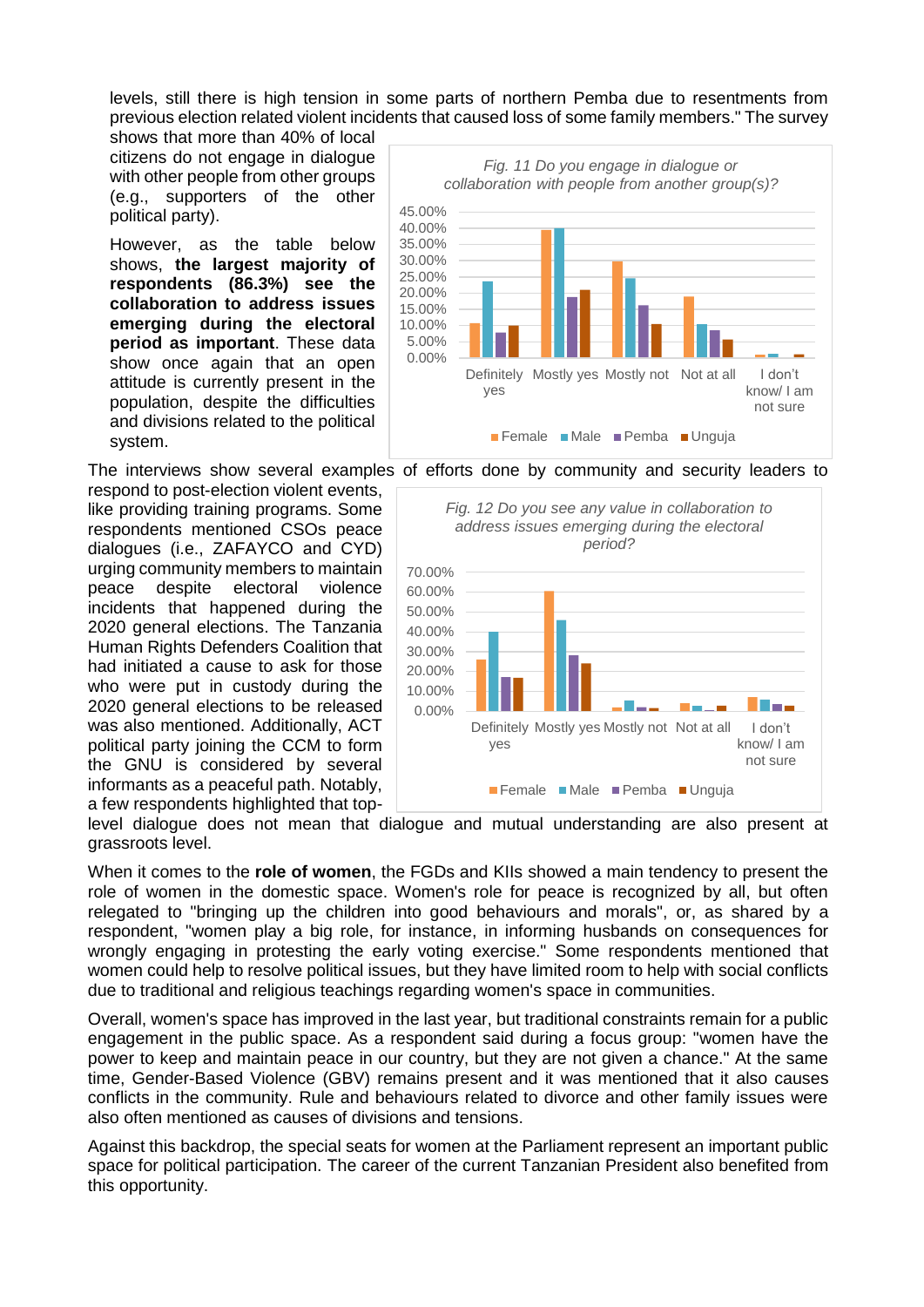Finally, it deserves to be noted that in January 2021, President Mwinyi directed the creation of **special courts dedicated to tackle gender-based violence (GBV) in Zanzibar**. He launched this initiative during his public meeting with government and non-government stakeholders against GBV matters in the Isles. In his speech, President Mwinyi said that, "This (GBV) problem is huge and it is a great shame to the country."<sup>27</sup> Following his order, in early February 2021, courts established to tackle women and child abuse cases in Zanzibar. Within one month after its establishment, more than 150 cases were quickly registered in both Unguja and Pemba Islands $^{28}$ .

# <span id="page-19-0"></span>**5 Election grievances and the development of radicalization and recruitment**

**The data collected have not shown an emerging correlation between election grievances and violent extremism**, including some cases of development of radicalization and recruitment. However, it should be highlighted that **there is a general security practice by the Tanzania government to not publicly report or entertain discussions surrounding violent extremism**. This practice could bias the data collection in this field. Even with attack incidents like those that happened on the southern border of Tanzania, the government made deliberate actions not to amplify the extremist actions and impacts. Yet, UAMSHO, a popular shorthand for *The Association for Islamic Mobilisation and Propagation*, was mentioned by some respondents during the FGDs as a potential threat.

Also, there is limited knowledge among community members on understanding early warning signs and elements of recruitment and radicalization to violent extremism. For instance, most community members could not relate crimes and cross border challenges, but one would understand that when youth commit crimes in Wete district in Pemba, they sometimes run away to neighbouring countries like Kenya through Mombasa coast. That practice sometimes lets them arrive in Kenya and be involved in recruitment and violent extremism.

Communities in Zanzibar are highly polarised based on political affiliations. This practice makes it easier for security agencies and other political actors to claim that violent incidents are being done by opposition members hence losing an opportunity to better understand trends of violent incidents and their impact levels, including possible radicalization and recruitment to violent extremism. Therefore, most community members link all kinds of violence to political affiliation, ethnicity, personal attitudes and gender-based violence (GBV) aspects.

Overall, according to government statistics collected from the police, about 1,091 abuse and violence-related incidents were reported to various police stations in Unguja and Pemba in 2017/2018, compared to 2,449 incidents that were reported in 2016/2017. Meanwhile, in 2019 a total of 941 abuse cases were reported across Zanzibar regions, marking a 150 decreased number of cases compared to those figures reported in 2018<sup>29</sup>. Among factors for reduced reported cases include the corruption incidents that makes the case fail in court or face deliberate delayed judgements. Community stigmatization, family relations between victims and perpetrators, cultural norms as well as inadequate knowledge to protect violence evidence has also been leading factors for a decrease in reporting abuse cases in Zanzibar. The fight against child abuse has also been

<sup>&</sup>lt;sup>27</sup> Daily News, "Sexual Abuses Cannot be Tolerated", January 9, 2021, https://www.dailynews.co.tz/news/2021-01-085ff886e027836.aspx

<sup>&</sup>lt;sup>28</sup> 94 were registered at Vuga court, 26 at Mahonda court, 21 at Mwera court in Unguja; 10 cases were registered at Chake Chake court and 2 at Wete court in Pemba. Source: https://www.ippmedia.com/en/features/special-sexual-offences-court-intensifies%C2%A0anti-gbv-battleisles

 $29$  Daily News, "Rape, Sexual Violence Prompt Great Concerns in Zanzibar", January 29, 2020, https://dailynews.co.tz/news/2020-01-285e30459243fa0.aspx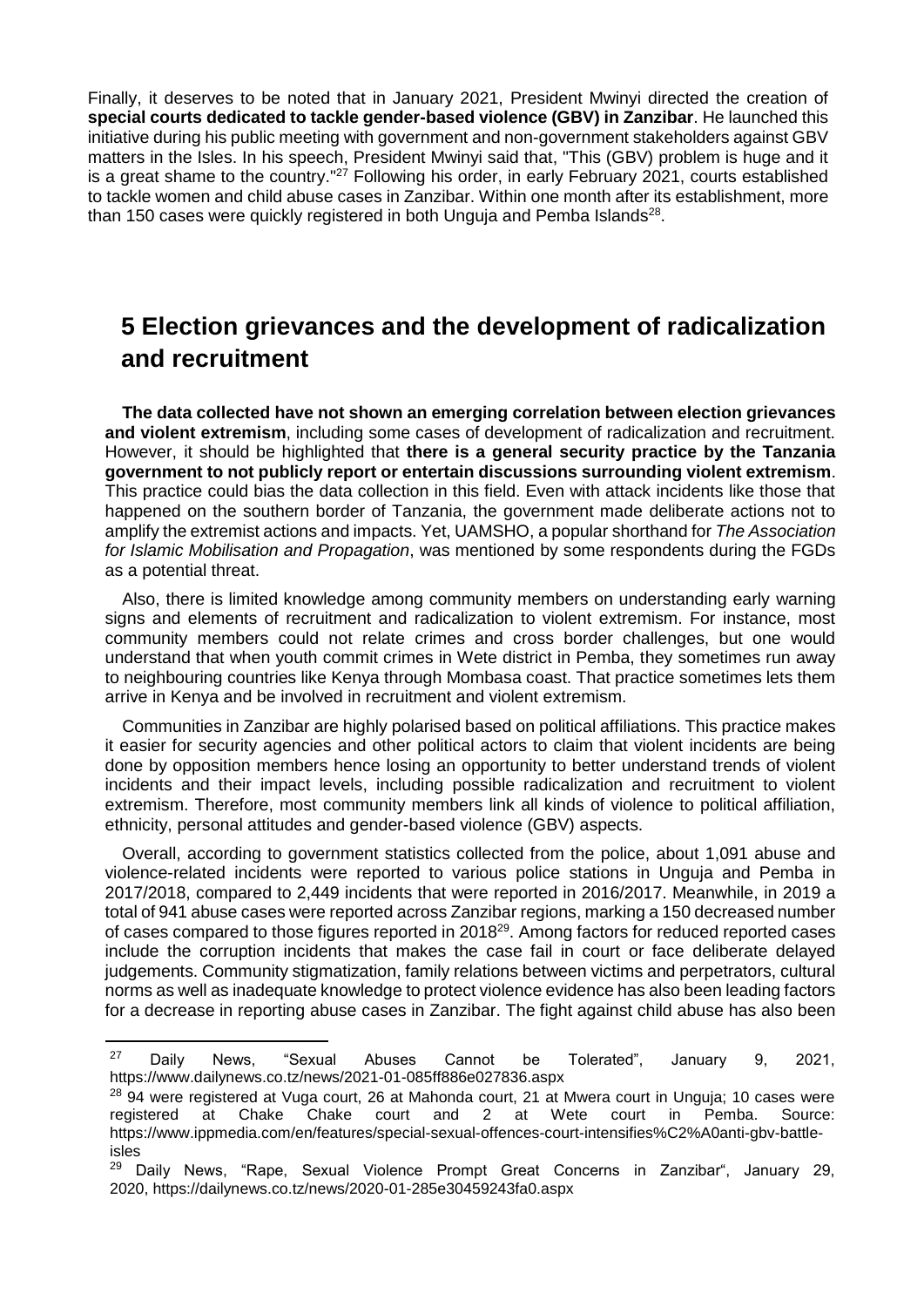fought by a previous President of Zanzibar, Ali Mohamed Shein, who, since his early days in office, has established Ministerial level (cabinet) committee for fighting child abuse. During his speech on the 56th celebration of *Mapinduzi* Day (anniversary of Zanzibar Revolution), which was his last as a President of Zanzibar after 10 years in office, Dr. Shein said, "It is a shame for our country to continue recording sexual abuse and other offences against vulnerable groups."<sup>30</sup>

#### <span id="page-20-0"></span>**6. Risks to the project**

A peacebuilding project focused on Zanzibar has a potentially high impact, but it also presents challenges and risks that should be carefully considered.

The **main conflict in Zanzibar is between the two main political parties (CCM and ACT)**<sup>31</sup> . CCM commands massive support in Unguja, while the opposition (ACT-Wazalendo) holds a strong base in Pemba. The work with political members is an important component of the project, and it can benefit from important spaces for dialogue in the coming months due to the different circumstances presented above. At the same time, the political field remains highly divisive and this issue should inform all the actions. Some areas in particular can create tension, such as the reform of the electoral law.

Furthermore, the **tensions between Pemba and Unguja are high**. The quantitative data disaggregated by geographic areas show that the population on the island of Pemba appears with less awareness and readiness to joint conflict-prevention efforts and avenues to address their concerns compared to Unguja peacefully. This could be due to several factors. It seems, for instance, that they receive less training in conflict transformation or similar activities. This gap should not be further amplified by the project.

In addition, **while Peamba deserves attention by peacebuilding projects, the government of Zanzibar would not fully approve increased attention because it is an "opposition stronghold"**. For this reason, Search should liaise with shesas, discuss how to involve local people, involve the media and maintain the supervision of the full process.

The project can also present **risks that some activities would not be approved by the local government**. In fact, it should be noted how shehas' roles has been elevated by the Zanzibar Local Government Authority Act, No.7/2014 which ordered that any community gathering should have respective Sheha's approval<sup>32</sup>. This means that, apart from gatherings in Mosques and Churches, all other social and political gatherings should have Sheha's blessing in order to take place. This rule gives sheha and his shehia committees a critical role to be considered when designing interventions.

Moreover, **the Tanzania government does not publicly report or entertain discussions surrounding violent extremism**. If Search will address violent extremism directly and publicly, this move can occur in the risk of tensions with institutional authorities and to halt the activities. Search should therefore address issues from a peacebuilding perspective and terminology, avoiding direct public reference to violent extremism and recruitment.

From a gender perspective, it seems that **some women or women groups could be excluded if they do not have a safe space** (e.g., for females only) to participate. This is due to many social factors including cultural norms that women do not speak in front of their elders especially the males. Therefore, if not given safe space, women could be only dragged by the interests or priorities of males. This project should therefore design interventions that often provide ample

 $\overline{a}$ 

<sup>30</sup> Ibid.

<sup>&</sup>lt;sup>31</sup> ACT-Wazalendo gained strength after the Civic United Front (CUF), formerly a powerful group in Zanzibar since the re-introduction of multiparty politics in 1992, experienced an internal conflict that resulted in its split. CFU has remained a small party, while the splinter group joined ACT-Wazalendo, which is regarded by many as a potential opposition force

<sup>&</sup>lt;sup>32</sup> Zanzibar Local Government, Act No.7/2014, http://www.zanzibarassembly.go.tz/act\_2014/act\_7.pdf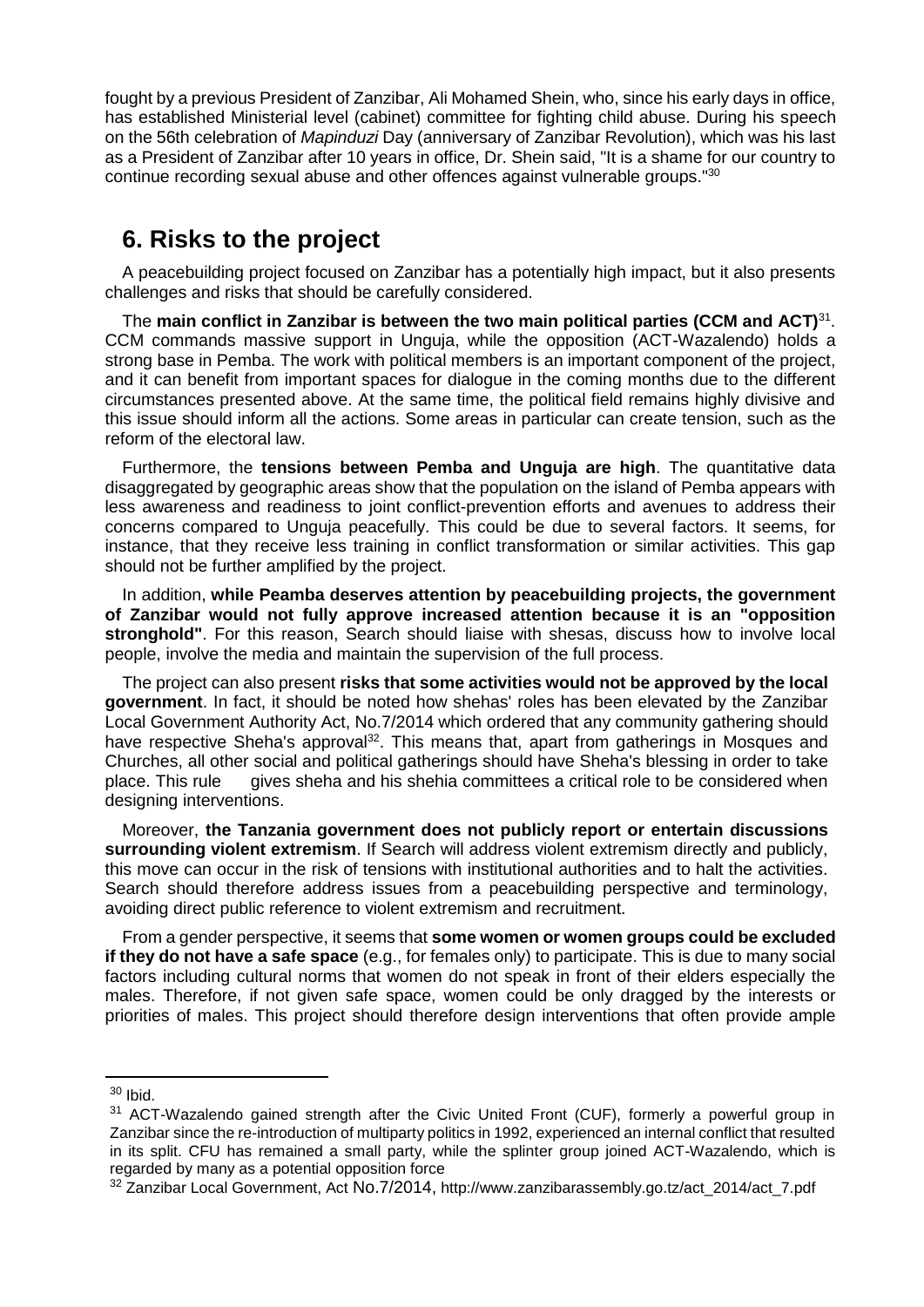space for women and girls to express their views, take lessons or implement their activities among themselves.

As presented in JUWAUZA's report, **groups with disabilities encounter severe difficulties in social and political life**. For instance, groups of people with disabilities had limited access to campaign rallies and the designated parking lots were distant for them. Groups with disability are often indirect victims of violence because they cannot easily escape from violent conflicts such as during the electoral period. Search should avoid the risk of creating direct and indirect barriers to people with disabilities in all its activities, also in consultation with specialized organizations like JUWAUZA.

Other risks and tensions mentioned during the KIIs and FGDs are **human rights conflicts between citizens and especially Zanzibar special forces**. Limited faith with police, court and government due to UAMSHO cases, land conflicts, and conflict between the government and the businessmen at Darajani.

| Table 4 Project risks                                                                               |                    |                    |                                                                                                                                                                                             |
|-----------------------------------------------------------------------------------------------------|--------------------|--------------------|---------------------------------------------------------------------------------------------------------------------------------------------------------------------------------------------|
| <b>Potential risk</b>                                                                               | <b>Probability</b> | <b>Risk rating</b> | <b>Mitigation</b>                                                                                                                                                                           |
| Discussion on the electoral<br>law                                                                  | Medium             | Medium             | Avoid public discussions on the lectora<br>note, but engage the stakeholders in a<br>close-doors setting.                                                                                   |
| Pemba island receives less<br>attention (e.g. training) by<br>the project activities than<br>Unguja | High               | Low                | Plan specific and regular activities in<br>Pemba.                                                                                                                                           |
| Government does not<br>approve some project<br>activities                                           | Medium             | Medium             | Respect all the procedures with shehas to<br>obtain the necessary authorizations for<br>public activities.                                                                                  |
| Search's activities on VE<br>are halted                                                             | Medium             | High               | Address issues from a peacebuilding<br>perspective and terminology, avoiding<br>public reference<br>violent<br>direct<br>to<br>extremism and recruitment.                                   |
| Women or women groups<br>are partially marginalized                                                 | High               | Low                | Design interventions that often provide<br>ample space for women and girls to<br>express their views, take lessons<br><b>or</b><br>implement<br>their<br>activities<br>among<br>themselves. |
| disabilities<br>with<br>Groups<br>difficulties<br>encounter<br>to<br>participate                    | High               | Low                | Avoid the risk to create direct and indirect<br>barrier to disables in all its activities, also in<br>consultation with specialized organizations                                           |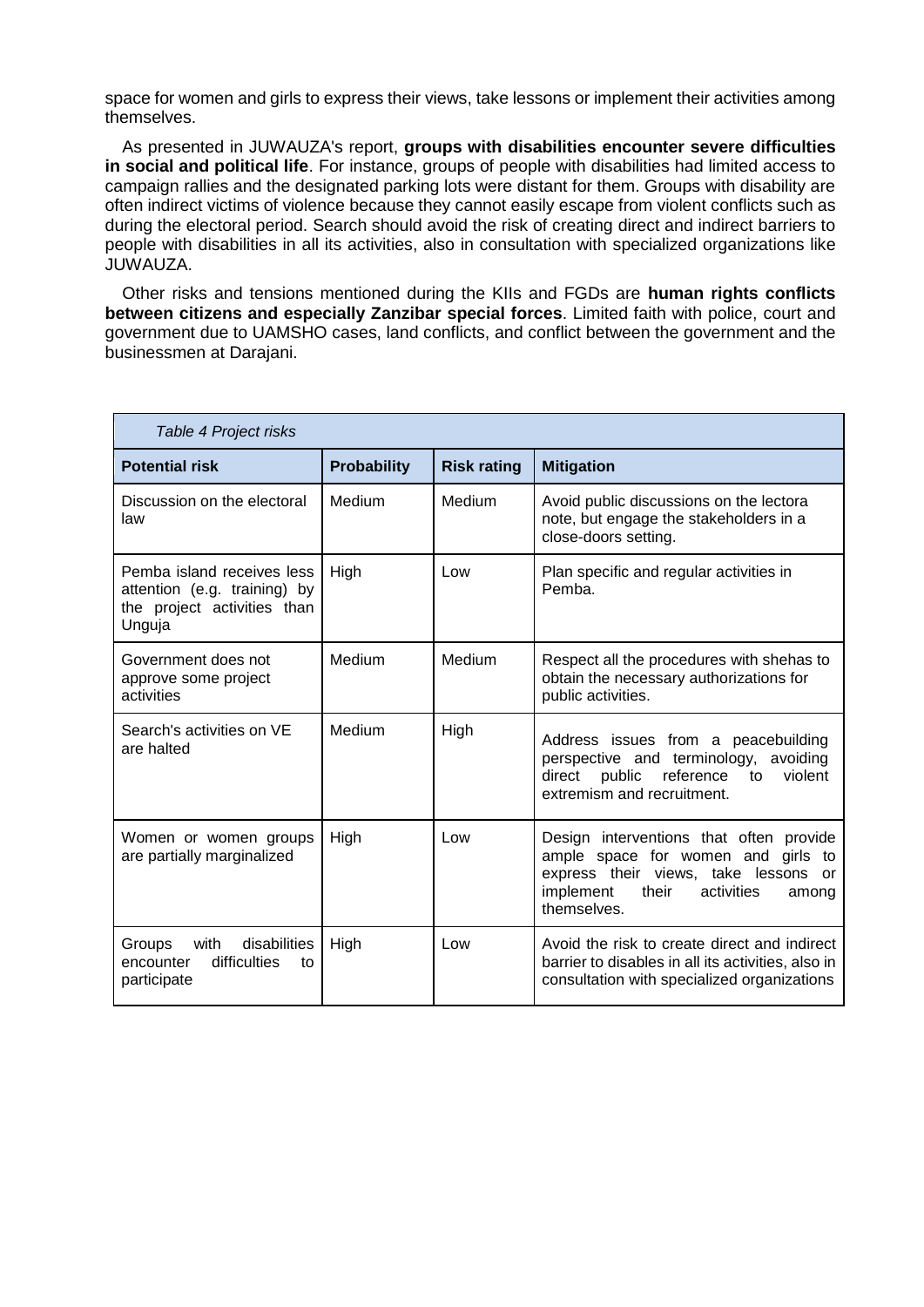#### 4. Project indicators baseline value

This section contains the project indicators as presented in the logical framework and activity matrix of the projects. The quantitative data are based on two surveys. The first one was conducted among diversified community members (419 respondents). The second one was conducted with key stakeholders (51 respondents listed in the annexes). All the data are disaggregated on sex, age and geographic areas where the survey was conducted. For each indicator is also stated the questions utilized for the survey.

Regarding the geographic areas, the community survey is presented disaggregated along with the 11 districts in Zanzibar, while the stakeholder survey is presented in the Pemba - Unguja islands. This methodological choice is due to the fact that the division in districts can present some additional data to inform specific project activities. For the stakeholder survey, the numbers are significantly smaller and they cannot be presented following the division in districts.

The indicators are also summarized in a final matrix.

→ **Impact -** Strengthen peaceful conflict transformation mechanisms to de-escalate tensions and support a peaceful post-election period in Zanzibar

**Indicator:** % of community members surveyed who believe that they have opportunities to discuss/address post-election and broader community tensions (survey with community members).

<span id="page-22-0"></span>**Question**: *Do you have opportunities to discuss or address post-election and broader community tensions?*

| Table 5 Opportunities to discuss or address post-election and broader community tensions (sex and age) |               |             |           |           |          |              |  |  |  |  |
|--------------------------------------------------------------------------------------------------------|---------------|-------------|-----------|-----------|----------|--------------|--|--|--|--|
|                                                                                                        |               | <b>Sex</b>  |           |           |          |              |  |  |  |  |
|                                                                                                        | <b>Female</b> | <b>Male</b> | $18 - 29$ | $30 - 49$ | Above 50 | <b>Total</b> |  |  |  |  |
| Definitely yes                                                                                         | 8,72%         | 17,27%      | 13,89%    | 10,22%    | 22,64%   | 13,25%       |  |  |  |  |
| Mostly yes                                                                                             | 22,56%        | 34,09%      | 32,22%    | 25,81%    | 28,30%   | 28,67%       |  |  |  |  |
| Mostly not                                                                                             | 30,77%        | 28,18%      | 23,89%    | 38,17%    | 16,98%   | 29,40%       |  |  |  |  |
| Not at all                                                                                             | 36,41%        | 17,73%      | 26,11%    | 24.73%    | 32,08%   | 26,51%       |  |  |  |  |
| I don't know/ I am not sure                                                                            | 1,54%         | 2,73%       | 3,89%     | 1,08%     | 0.00%    | 2,17%        |  |  |  |  |
| <b>Total</b>                                                                                           | 100,00%       | 100,00%     | 100,00%   | 100,00%   | 100,00%  | 100,00%      |  |  |  |  |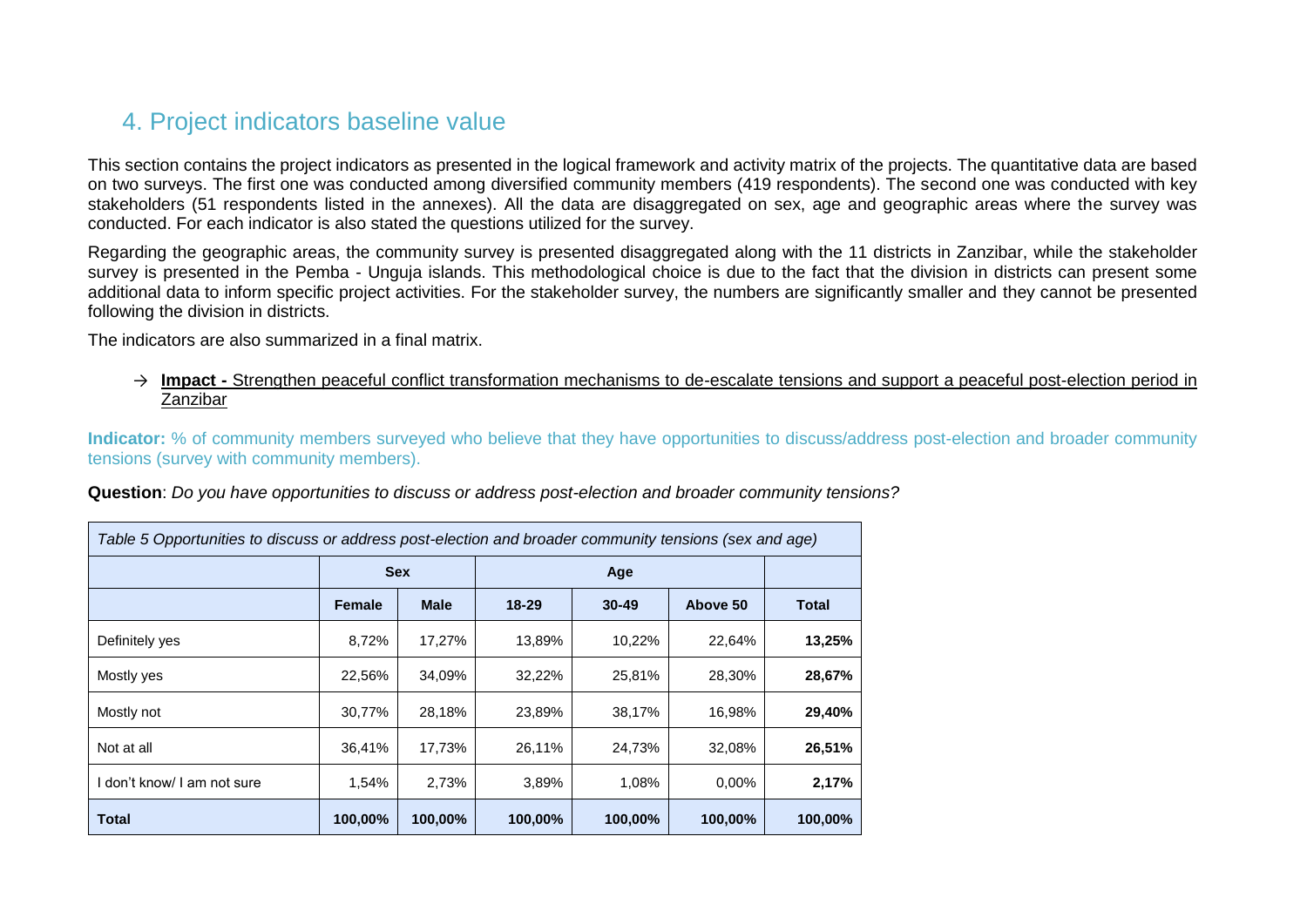| Table 6 Opportunities to discuss or address post-election and broader community tensions (location) |                                         |                             |                          |                 |                           |                           |                           |                                   |                  |                          |                   |         |
|-----------------------------------------------------------------------------------------------------|-----------------------------------------|-----------------------------|--------------------------|-----------------|---------------------------|---------------------------|---------------------------|-----------------------------------|------------------|--------------------------|-------------------|---------|
| Location of the<br>survey                                                                           | Pemba -<br><b>Chake</b><br><b>Chake</b> | Pemba -<br><b>Micheweni</b> | Pemba -<br><b>Mkoani</b> | Pemba -<br>Wete | Unguja-<br><b>Central</b> | Unguja-<br><b>North A</b> | Unguja-<br><b>North B</b> | Unguja-<br>Unguja<br><b>South</b> | Unguja-<br>Urban | Unguja-<br><b>West A</b> | Unguja-<br>West B | Total   |
| Definitely yes                                                                                      | 13,70%                                  | 6,52%                       | 10,61%                   | 13,33%          | 4,17%                     | 10,00%                    | 15,00%                    | 11.76%                            | 32,35%           | 6,67%                    | 21,62%            | 13,19%  |
| Mostly yes                                                                                          | 31,51%                                  | 28,26%                      | 24,24%                   | 40,00%          | 37,50%                    | 15.00%                    | 45,00%                    | 35,29%                            | 20,59%           | 26,67%                   | 29,73%            | 28,78%  |
| Mostly not                                                                                          | 19,18%                                  | 52,17%                      | 18,18%                   | 26,67%          | 37,50%                    | 35.00%                    | 25,00%                    | 29.41%                            | 23,53%           | 40.00%                   | 32,43%            | 29,50%  |
| Not at all                                                                                          | 35,62%                                  | 10,87%                      | 46,97%                   | 16,67%          | 20,83%                    | 32,50%                    | 5,00%                     | 23,53%                            | 23,53%           | 23,33%                   | 13,51%            | 26,38%  |
| l don't know/ I am not<br>sure                                                                      | $0.00\%$                                | 2,17%                       | 0.00%                    | 3,33%           | $0.00\%$                  | 7,50%                     | 10,00%                    | $0.00\%$                          | $0.00\%$         | 3,33%                    | 2,70%             | 2,16%   |
| <b>Total</b>                                                                                        | 100,00%                                 | 100,00%                     | 100,00%                  | 100,00%         | 100,00%                   | 100,00%                   | 100,00%                   | 100,00%                           | 100,00%          | 100,00%                  | 100,00%           | 100,00% |

These data show that 41.92% of the overall population responded that they had the opportunity to discuss or address those tensions. It should be noted that the percentage of female respondents is lower (31.28%) than that of male respondents (51.36%). These data confirm that women are less engaged in public issues, as also shown by other indicators. These data are confirmed by different respondents at the focus group discussions. Qualitative data also show that the women are engaged in conflict transformation mainly at the domestic level. Yet, in absolute terms, almost one female citizen out of three engaged in addressing post-electoral tensions remains significant data for the implementation of this project.

#### → **Outcome - SO1**: Increase capacity of diverse community, government, and civil society stakeholders to act as informal mediators and champions for peace in their communities.

**Indicator:** % of targeted community influencers who feel confident to act as informal mediators (survey with stakeholder)

**Question**: *Do you act as an informal mediator in your community?* 

| Table 7 Community influencers acting as informal mediators (sex, age, location) |            |     |          |              |  |  |  |
|---------------------------------------------------------------------------------|------------|-----|----------|--------------|--|--|--|
|                                                                                 | <b>Sex</b> | Age | Location | <b>Total</b> |  |  |  |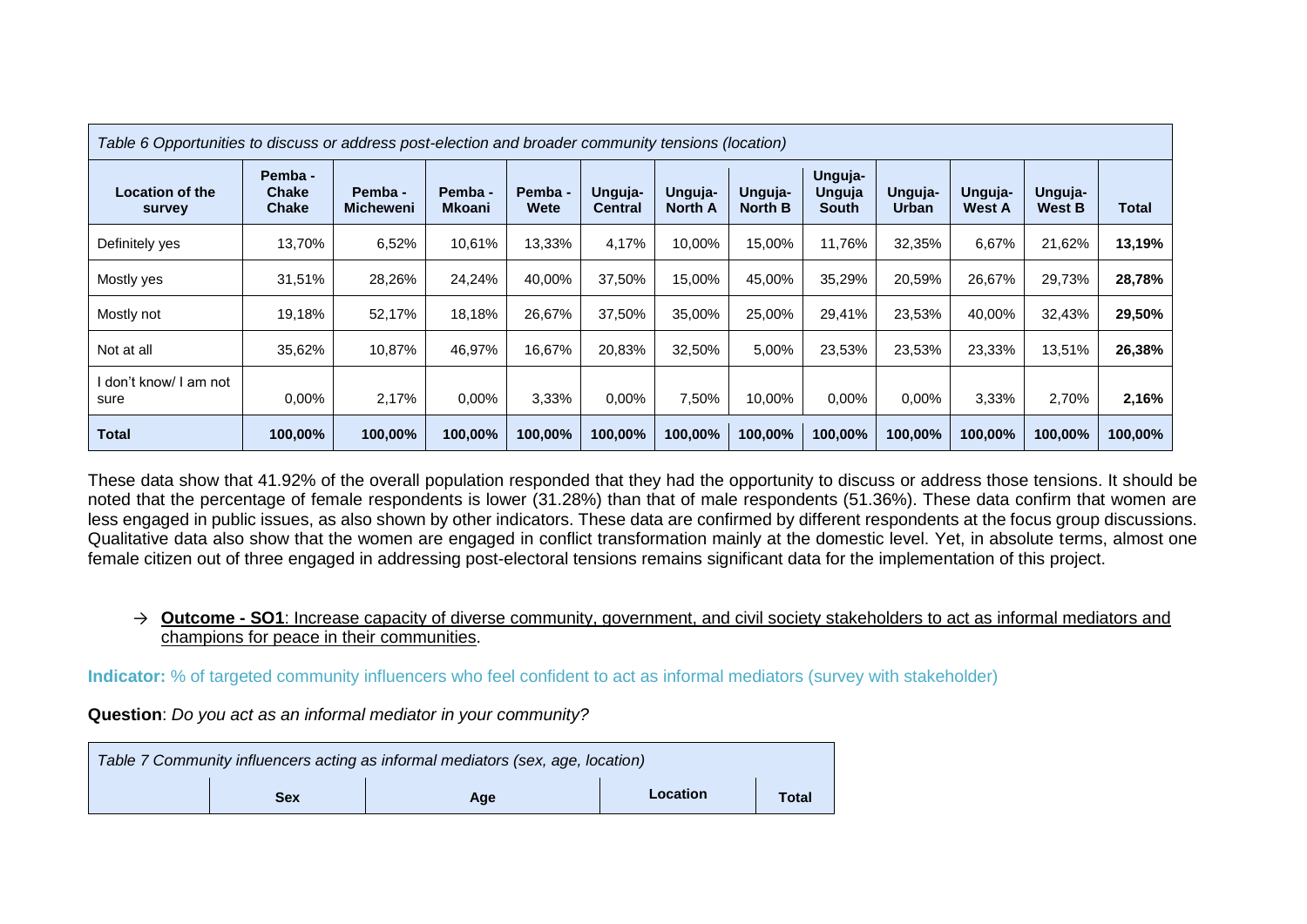|                              | <b>Female</b> | <b>Male</b> | $18 - 29$ | $30 - 49$ | Above<br>50 | Pemba    | Unguja  |         |
|------------------------------|---------------|-------------|-----------|-----------|-------------|----------|---------|---------|
| Always                       | 11,76%        | 29,41%      | 13.79%    | 33.33%    | 40.00%      | 44,44%   | 12.12%  | 23,53%  |
| Regularly                    | 23,53%        | 26,47%      | 17,24%    | 16,67%    | 60,00%      | 38,89%   | 18,18%  | 25,49%  |
| Only in rare<br>occasions    | 35.29%        | 20.59%      | 34,48%    | 25.00%    | $0.00\%$    | 11,11%   | 33,33%  | 25,49%  |
| Never                        | 17,65%        | 8,82%       | 17,24%    | 8,33%     | $0.00\%$    | 5,56%    | 15,15%  | 11,76%  |
| don't know/ I<br>am not sure | 11,76%        | 14,71%      | 17,24%    | 16,67%    | $0.00\%$    | $0.00\%$ | 21,21%  | 13,73%  |
| <b>Total</b>                 | 100,00%       | 100,00%     | 100,00%   | 100,00%   | 100,00%     | 100,00%  | 100,00% | 100,00% |

These data show that a large part of the stakeholders engaged during the survey is already active as informal mediators (49.02%). As for the previous indicator, the percentage of women is smaller (35.29%) compared to men (55.88%). Interestingly, the numbers in Pemba are higher than in Unguja. FGDs confirm that several stakeholders had experiences in informal mediation.

**Indicator:** % of targeted community, government and civil society stakeholders who report increasing their use of non-violent conflict transformation strategies (survey with stakeholder)

**Question**: *Do you use conflict transformation or similar non-violent strategies?*

 $\mathcal{L}$ 

| Table 8 Stakeholders using conflict transformation or similar non-violent strategies (sex, age, location) |               |             |           |           |             |        |               |              |  |
|-----------------------------------------------------------------------------------------------------------|---------------|-------------|-----------|-----------|-------------|--------|---------------|--------------|--|
|                                                                                                           | <b>Sex</b>    |             | Age       |           |             |        |               |              |  |
|                                                                                                           | <b>Female</b> | <b>Male</b> | $18 - 29$ | $30 - 49$ | Above<br>50 | Pemba  | <b>Unguja</b> | <b>Total</b> |  |
| Always                                                                                                    | 35,29%        | 35,29%      | 17,24%    | 41,67%    | 80,00%      | 72.22% | 15,15%        | 35,29%       |  |
| Regularly                                                                                                 | 11,76%        | 17,65%      | 17.24%    | 8,33%     | 20,00%      | 11.11% | 18,18%        | 15,69%       |  |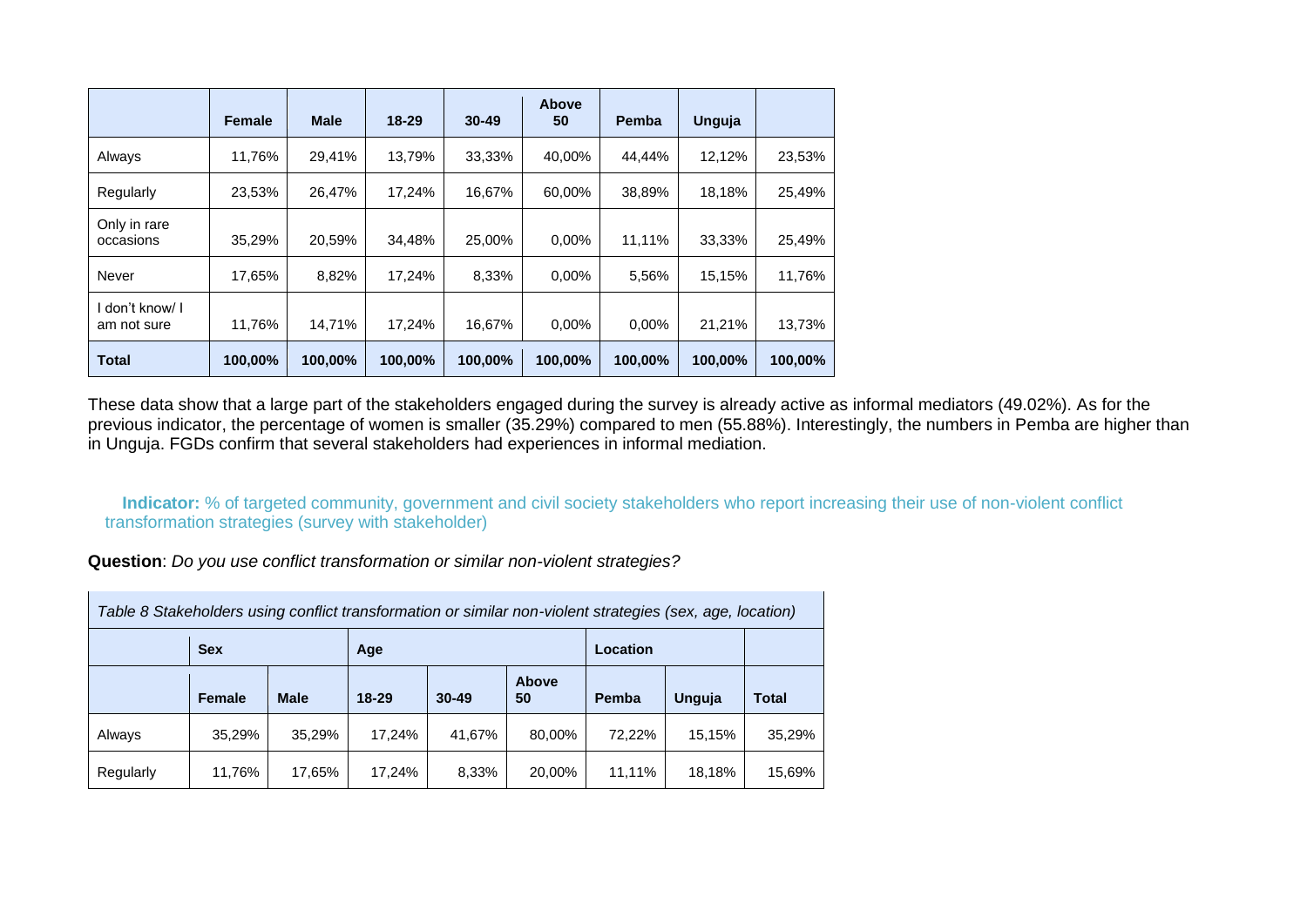| Only in rare<br>occasions  | 23,53%  | 14,71%  | 31,03%  | 0,00%   | $0.00\%$ | 0.00%   | 27.27%  | 17,65%  |
|----------------------------|---------|---------|---------|---------|----------|---------|---------|---------|
| Never                      | 23,53%  | 11,76%  | 17,24%  | 25,00%  | $0.00\%$ | 5,56%   | 21.21%  | 15,69%  |
| don't know/<br>am not sure | 5,88%   | 20,59%  | 17.24%  | 25,00%  | $0.00\%$ | 11.11%  | 18,18%  | 15,69%  |
| <b>Total</b>               | 100,00% | 100,00% | 100,00% | 100,00% | 100,00%  | 100,00% | 100,00% | 100,00% |

These data show that 50.98% of the stakeholders engaged during the survey use conflict transformation or similar non-violent strategies regularly. Here the difference between male and female respondents is minimal. Qualitative data indicate that the difference is mainly on *where* these strategies are applied (social/political sphere vs domestic), as already presented for other indicators. The numbers in Pemba are higher than in Unguja, confirming the trend on the previous indicator that is clearly connected to this one.

→ **Outcome - SO2:** Foster dialogue and collaboration among diverse government and community stakeholders for improved conflict prevention

**Indicator:** % of targeted community and political stakeholders who demonstrate increased engagement in dialogue and collaboration with stakeholders from another group (survey with stakeholder).

**Question:** *Do you engage in dialogue or collaboration with people from another group?*

| Table 9 Stakeholders engaging in dialogue or collaboration with people from another group (sex, age,<br><i>location</i> ) |               |             |           |           |             |          |        |              |  |  |
|---------------------------------------------------------------------------------------------------------------------------|---------------|-------------|-----------|-----------|-------------|----------|--------|--------------|--|--|
|                                                                                                                           | <b>Sex</b>    |             | Age       |           |             | Location |        |              |  |  |
|                                                                                                                           | <b>Female</b> | <b>Male</b> | $18 - 29$ | $30 - 49$ | Above<br>50 | Pemba    | Unguja | <b>Total</b> |  |  |
| Always                                                                                                                    | 27,27%        | 38.10%      | 29,17%    | 33.33%    | 100.00%     | 62.50%   | 25.00% | 34,38%       |  |  |
| Regularly                                                                                                                 | 18,18%        | 28,57%      | 25.00%    | 33,33%    | $0.00\%$    | 12,50%   | 29.17% | 25,00%       |  |  |
| Only in rare<br>occasions                                                                                                 | 27.27%        | 19.05%      | 20.83%    | 33.33%    | $0.00\%$    | 25.00%   | 20,83% | 21,88%       |  |  |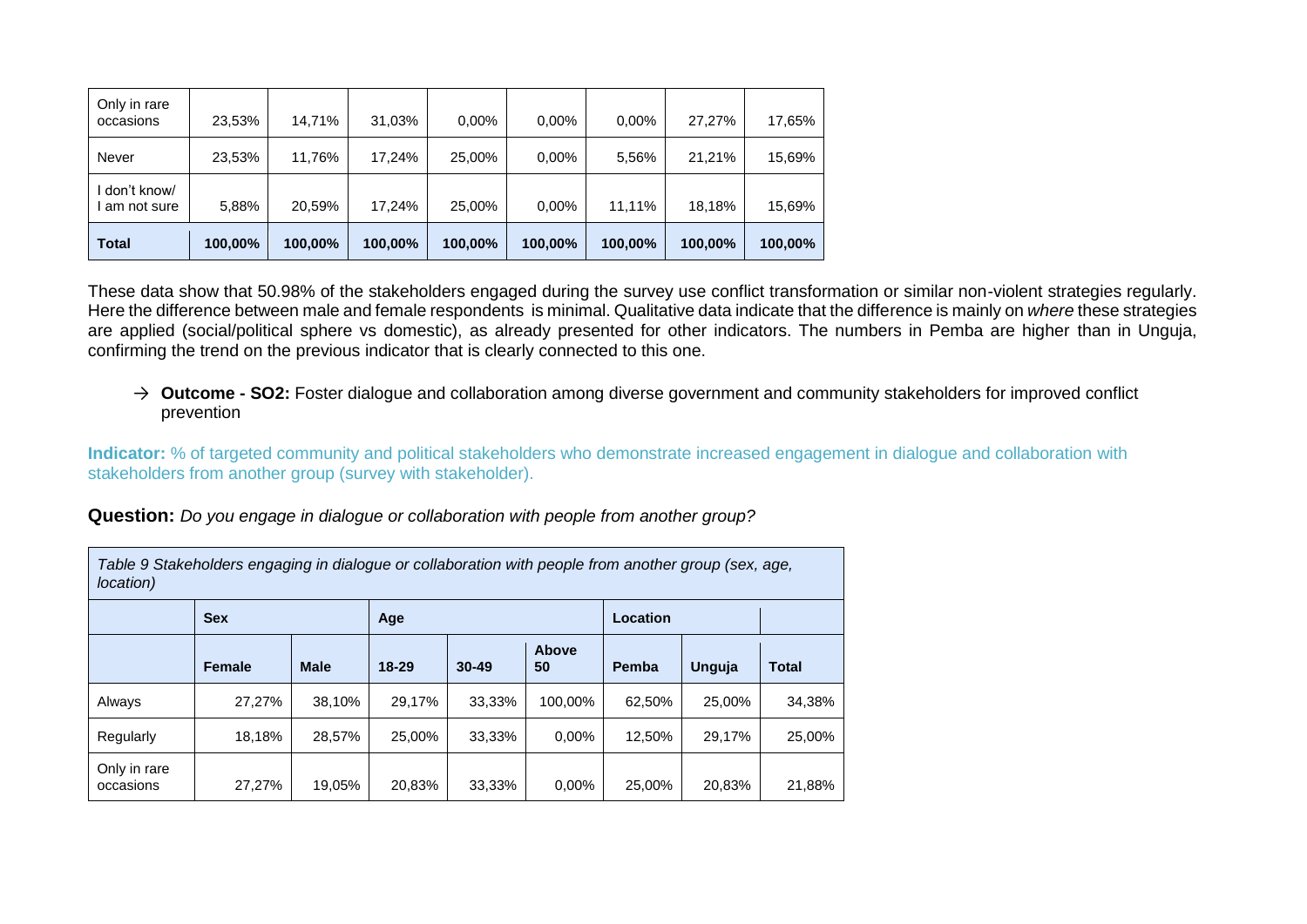| <b>Total</b>                   | 100,00% | 100,00%  | 100,00% | 100,00%  | 100,00%  | 100,00%  | 100,00% | 100,00% |
|--------------------------------|---------|----------|---------|----------|----------|----------|---------|---------|
| I don't know/ I<br>am not sure | 9,09%   | $0,00\%$ | 4,17%   | $0.00\%$ | $0.00\%$ | $0.00\%$ | 4,17%   | 3,13%   |
| Never                          | 18,18%  | 14,29%   | 20,83%  | $0.00\%$ | $0.00\%$ | $0.00\%$ | 20,83%  | 15,63%  |

These data highlight that 59.38% of the stakeholders engaged during the survey engage in dialogue or collaboration with people from another group. This engagement is clearly more in the public sphere than in the private one and it is notable that women are less engaged than men, confirming the trends of the previous indicators related to female public engagement. Again, the engagement of Pemba's stakeholders is higher than Unguja's.

**Indicator**: % of targeted community, and government stakeholders who see value in collaboration to address issues emerging during the electoral period (survey with stakeholder).

**Question**: *Do you see any value in collaboration to address issues emerging during the electoral period?*

|                                | Table 10 Stakeholders seeing any value in collaboration to address issues emerging during the electoral<br>period (sex, age, location) |             |           |           |                    |          |         |              |  |  |  |
|--------------------------------|----------------------------------------------------------------------------------------------------------------------------------------|-------------|-----------|-----------|--------------------|----------|---------|--------------|--|--|--|
|                                | <b>Sex</b>                                                                                                                             |             | Age       |           |                    | Location |         |              |  |  |  |
|                                | <b>Female</b>                                                                                                                          | <b>Male</b> | $18 - 29$ | $30 - 49$ | <b>Above</b><br>50 | Pemba    | Unguja  | <b>Total</b> |  |  |  |
| Definitely yes                 | 40,00%                                                                                                                                 | 33,33%      | 23,81%    | 33,33%    | 100,00%            | 72,48%   | 14,29%  | 35,71%       |  |  |  |
| Mostly yes                     | 40,00%                                                                                                                                 | 22,22%      | 33,33%    | 33,33%    | 0.00%              | 37,52%   | 38,10%  | 28,57%       |  |  |  |
| Mostly not                     | 0.00%                                                                                                                                  | 16,67%      | 14,29%    | 0.00%     | 0.00%              | 0.00%    | 14,29%  | 10,71%       |  |  |  |
| Not at all                     | 10,00%                                                                                                                                 | 22,22%      | 19,05%    | 33,33%    | 0.00%              | 0.00%    | 23,81%  | 17,86%       |  |  |  |
| I don't know/ I<br>am not sure | 10,00%                                                                                                                                 | 5,56%       | 9,52%     | 0.00%     | 0.00%              | 0.00%    | 9,52%   | 7,14%        |  |  |  |
| <b>Total</b>                   | 100,00%                                                                                                                                | 100,00%     | 100,00%   | 100,00%   | 100,00%            | 100,00%  | 100,00% | 100,00%      |  |  |  |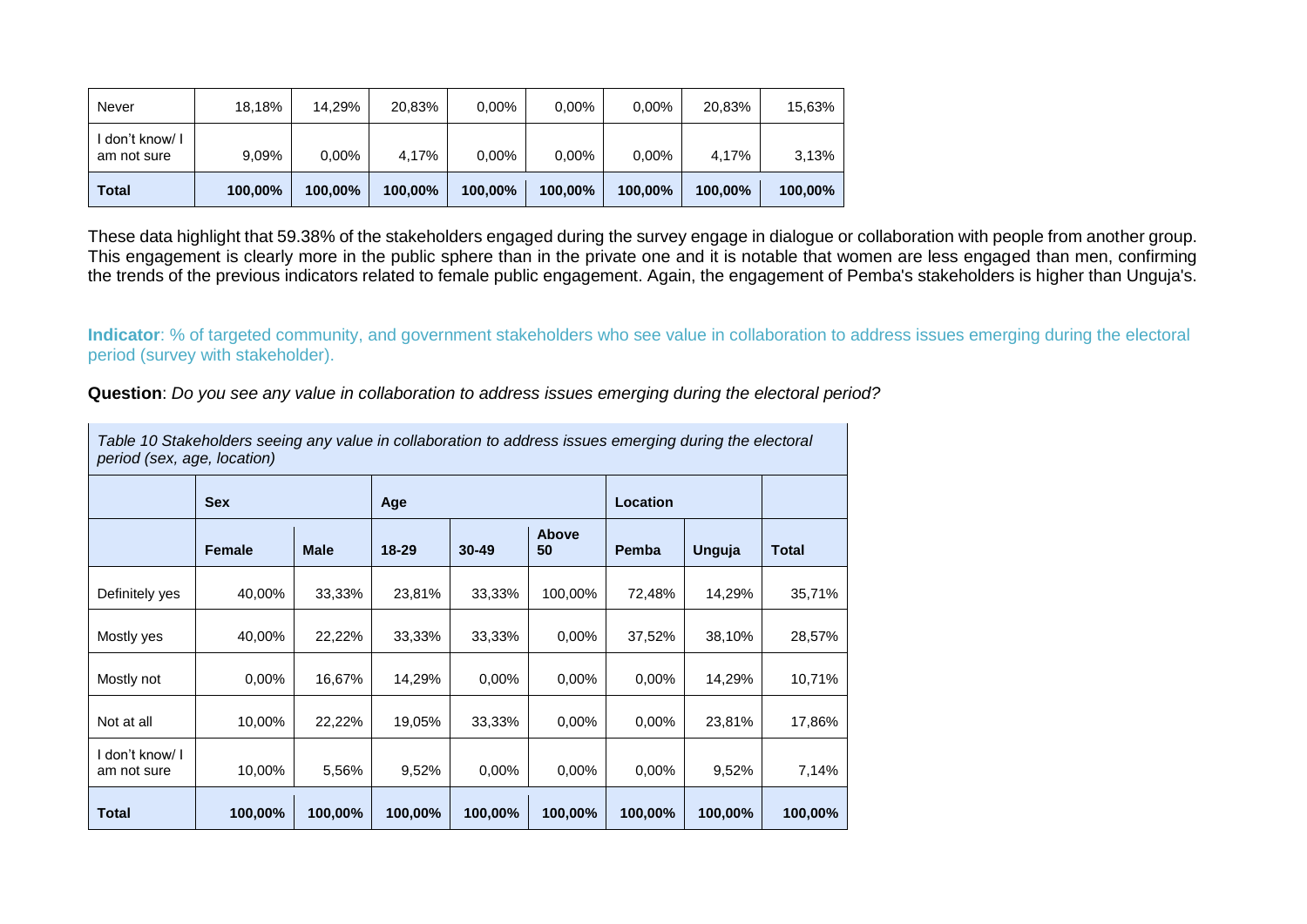These data underline that 64.28% of the stakeholders see any value in collaboration to address issues emerging during the electoral period. On this indicator, female responses (80%) are more positive than male ones (55.55%). In geographic terms, this indicator confirms a great openness of Pemba's stakeholders to collaborate in addressing conflicts.

→ **Outcome - SO3:** Increased community awareness of joint conflict prevention efforts and avenues to peacefully address their concerns

**Indicator:** % of community members who demonstrate awareness of community stakeholders collaborating for peace during the election period (survey with community members).

**Question**: *Have you heard of community stakeholders collaborating for peace during the election period?*

| Table 11 Community members that that heard of community stakeholders collaborating for peace during the<br>election period (sex, age) |               |             |           |           |          |         |  |  |  |
|---------------------------------------------------------------------------------------------------------------------------------------|---------------|-------------|-----------|-----------|----------|---------|--|--|--|
|                                                                                                                                       | <b>Sex</b>    |             |           | Age       |          |         |  |  |  |
|                                                                                                                                       | <b>Female</b> | <b>Male</b> | $18 - 29$ | $30 - 49$ | Above 50 |         |  |  |  |
| Always                                                                                                                                | 22,05%        | 32,27%      | 27,78%    | 22,58%    | 43,40%   | 27,47%  |  |  |  |
| Regularly                                                                                                                             | 51,79%        | 37,73%      | 40,56%    | 51,61%    | 32,08%   | 44,34%  |  |  |  |
| Only in rare occasions                                                                                                                | 17,95%        | 18,64%      | 21,11%    | 17,74%    | 11,32%   | 18,31%  |  |  |  |
| Never                                                                                                                                 | 6,15%         | 9,09%       | 8,33%     | 6,99%     | 7,55%    | 7,71%   |  |  |  |
| don't know/ I am not<br>sure                                                                                                          | 2,05%         | 2,27%       | 2,22%     | 1,08%     | 5,66%    | 2,17%   |  |  |  |
| Total                                                                                                                                 | 100,00%       | 100,00%     | 100,00%   | 100,00%   | 100,00%  | 100,00% |  |  |  |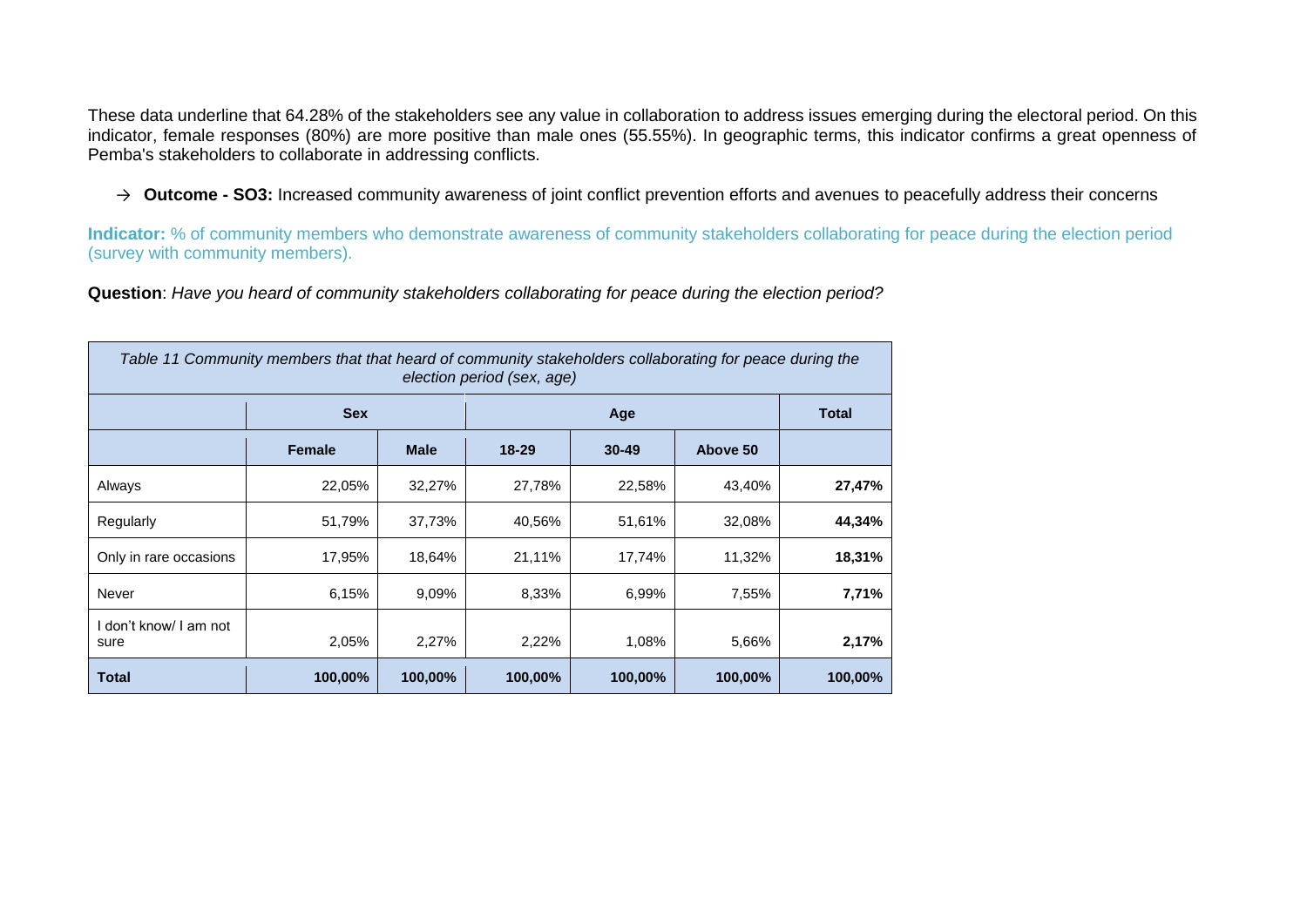| Table 12 Community members that that heard of community stakeholders collaborating for peace during the election period (location) |                                         |                             |                          |                 |                           |                           |                           |                            |                         |                          |                          |         |
|------------------------------------------------------------------------------------------------------------------------------------|-----------------------------------------|-----------------------------|--------------------------|-----------------|---------------------------|---------------------------|---------------------------|----------------------------|-------------------------|--------------------------|--------------------------|---------|
| <b>Location of the</b><br>survey                                                                                                   | Pemba -<br><b>Chake</b><br><b>Chake</b> | Pemba -<br><b>Micheweni</b> | Pemba -<br><b>Mkoani</b> | Pemba -<br>Wete | Unguja-<br><b>Central</b> | Unguja-<br><b>North A</b> | Unguja-<br><b>North B</b> | Unguja-<br>Unguja<br>South | Unguja-<br><b>Urban</b> | Unguja-<br><b>West A</b> | Unguja-<br><b>West B</b> | Total   |
| Always                                                                                                                             | 52,05%                                  | 10,87%                      | 21,21%                   | 50,00%          | 25,00%                    | 12,50%                    | 15,00%                    | 23,53%                     | 41,18%                  | 13,33%                   | 16,22%                   | 27,34%  |
| Regularly                                                                                                                          | 38,36%                                  | 52,17%                      | 57,58%                   | 30,00%          | 37,50%                    | 55,00%                    | 50,00%                    | 47,06%                     | 29,41%                  | 26,67%                   | 54,05%                   | 44,60%  |
| Only in rare<br>occasions                                                                                                          | 2,74%                                   | 28,26%                      | 13,64%                   | 16,67%          | 29,17%                    | 17,50%                    | 15,00%                    | 23,53%                     | 17,65%                  | 43,33%                   | 18,92%                   | 18,23%  |
| Never                                                                                                                              | 2,74%                                   | 8,70%                       | 4,55%                    | $0.00\%$        | 8,33%                     | 15,00%                    | 20,00%                    | 5,88%                      | 11,76%                  | 13,33%                   | 5,41%                    | 7,67%   |
| ∣ don't know/ I am not<br>sure                                                                                                     | 4,11%                                   | $0.00\%$                    | 3,03%                    | 3,33%           | 0.00%                     | 0.00%                     | $0.00\%$                  | 0.00%                      | 0.00%                   | 3,33%                    | 5,41%                    | 2,16%   |
| <b>Total</b>                                                                                                                       | 100,00%                                 | 100,00%                     | 100,00%                  | 100,00%         | 100,00%                   | 100,00%                   | 100,00%                   | 100,00%                    | 100,00%                 | 100,00%                  | 100,00%                  | 100,00% |

These data show that 71.81% of the stakeholders heard of community stakeholders collaborating for peace during the election period. This awareness is similar along age lines and among female (73.84%) and male respondents (70%). Qualitative data confirmed that the respondents had in mind several examples of these collaborations. Geographically, this indicator shows a stronger attention by Pemba's stakeholders (79.16%) than Unguja's (64.04%). Instead, age does not present significant differences.

#### → **Outputs - ER1.1** Key stakeholders in Zanzibar have increased knowledge and skills in conflict transformation

**Indicator:** % of targeted stakeholders who can provide at least one concrete example of skills used in conflict transformation (survey with stakeholder)

**Question**: *Can you mention at least one concrete example of skills used in conflict transformation?*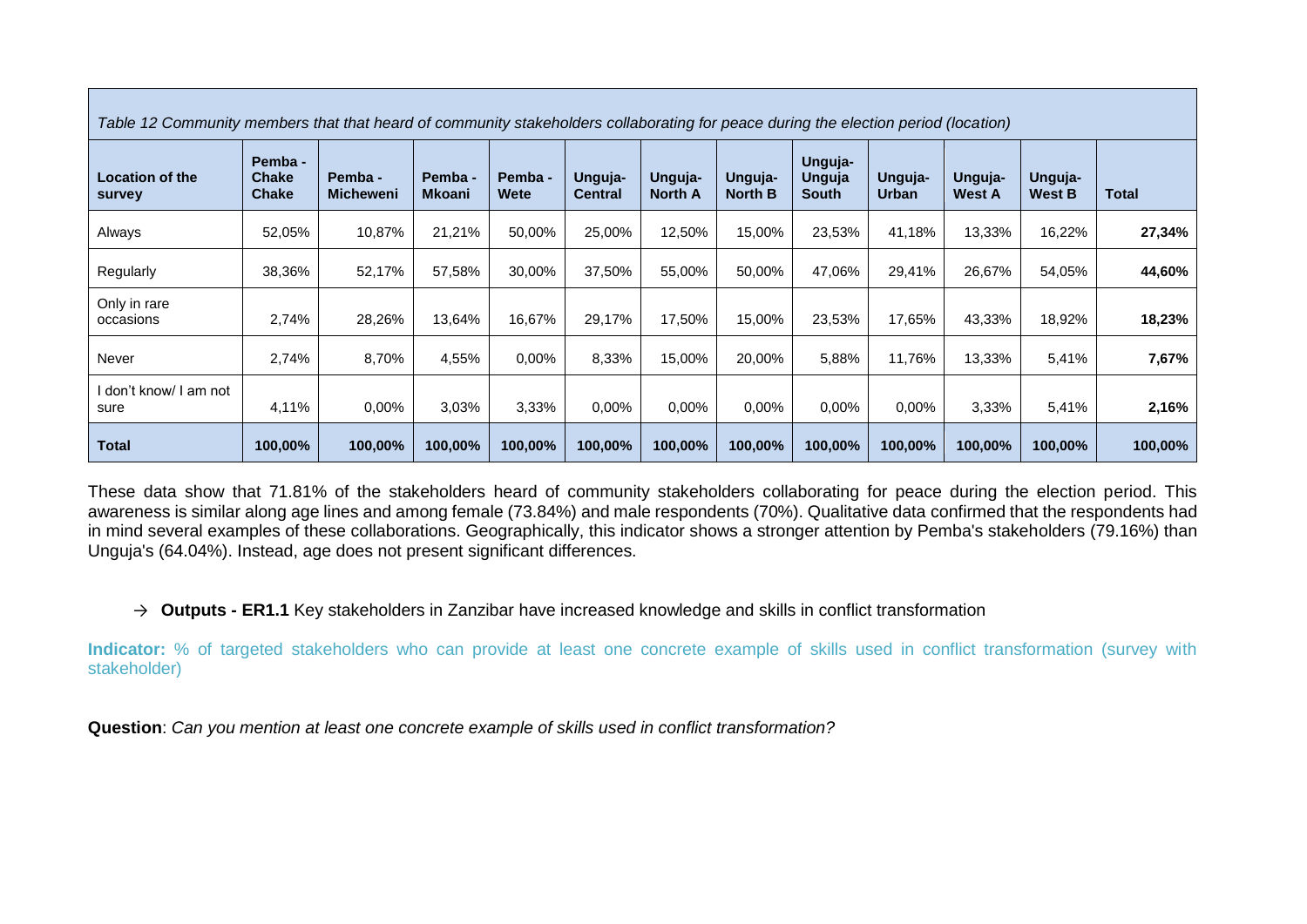*Table 13 Stakeholders that can mention at least one concrete example of skills used in conflict transformation (sex, age, location)*

|                 | <b>Sex</b>    |             | Age       |           |                    | Location     |               |         |
|-----------------|---------------|-------------|-----------|-----------|--------------------|--------------|---------------|---------|
|                 | <b>Female</b> | <b>Male</b> | $18 - 29$ | $30 - 49$ | <b>Above</b><br>50 | <b>Pemba</b> | <b>Unguja</b> | Total   |
| Yes             | 41,18%        | 61,76%      | 41,38%    | 58,33%    | 90,00%             | 72,22%       | 45,45%        | 54,90%  |
| No.             | 47,06%        | 29,41%      | 44,83%    | 33,33%    | 10,00%             | 27,78%       | 39,39%        | 35,29%  |
| I don't<br>know | 11,76%        | 8,82%       | 13,79%    | 8,33%     | 0,00%              | 0,00%        | 15,15%        | 9,80%   |
| <b>Total</b>    | 100,00%       | 100,00%     | 100,00%   | 100,00%   | 100,00%            | 100,00%      | 100,00%       | 100,00% |

This indicator points out that 54.9% of the stakeholders involved can mention at least one concrete example of skills used in conflict transformation. The understanding of conflict transformation is therefore concrete, but it should be noted that especially women seem to lack skills and knowledge of conflict transformation (41.18% of positive answers compared to 61.76% among men). Finally, Pemba's stakeholders confirm their skills and interest in conflict transformation.

The respondents also provided several different concrete examples, as reported in this list:

- Problem solving skill
- I put them together on both sides of the conflict and advised them to agree on a solution and let their differences become one
- To search the problem
- Sharing ideas
- Providing knowledge about interfaith relations and peace building
- Dialogue *(four times)*
- Mediation where two people or parties settled together to reach solution
- Good communication and team work
- Ability of being aware of and respect differences
- Listing from two sides of family members before gathering them together.
- Educating opponents on their rights before mediation
- Preparing airtime for community leaders to address measures taken on solving problems
- Door to door visit during election period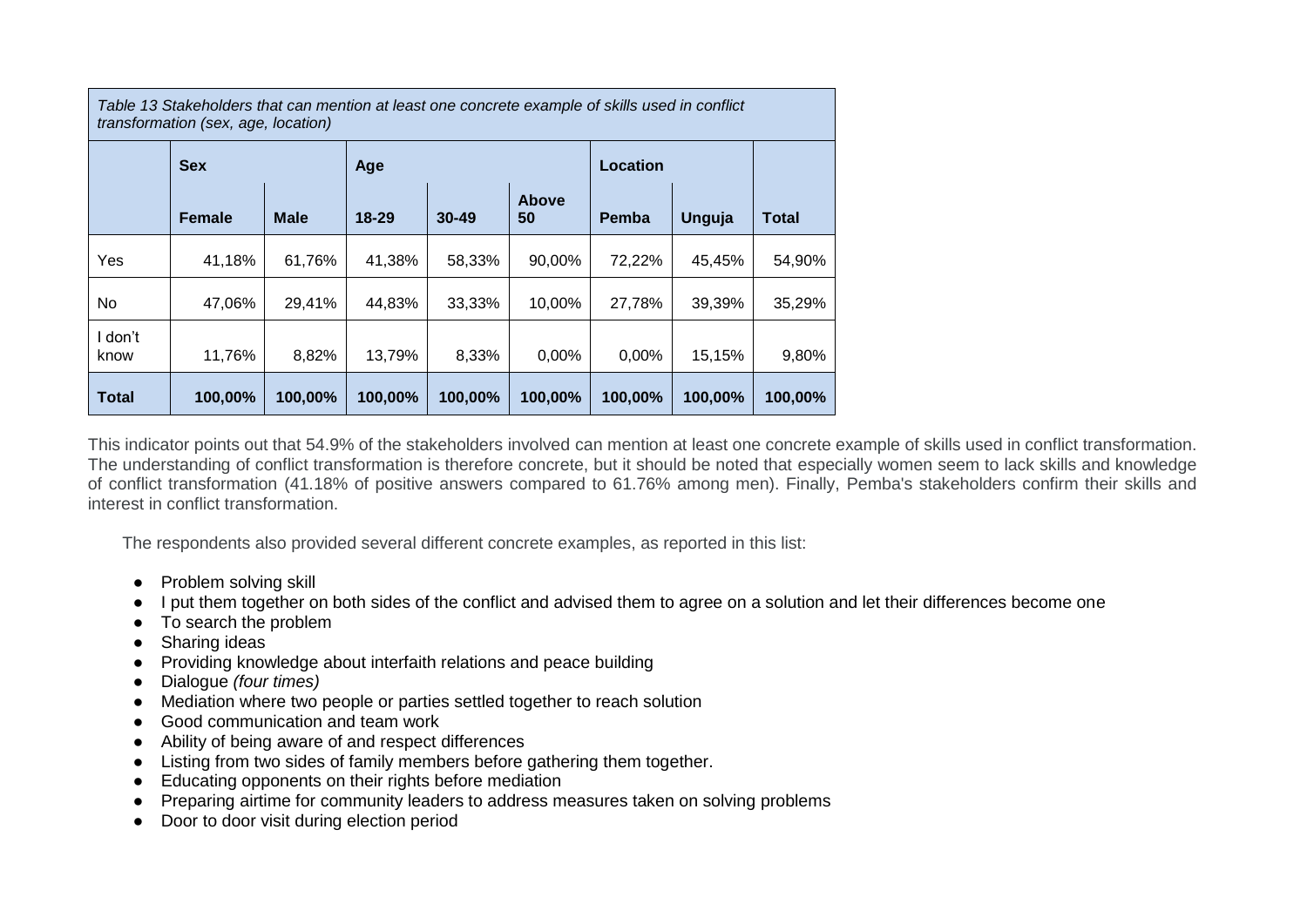- Communication skills
- Open discussions with solutions
- Discussing issues via imam meeting to solve social problems
- To be conversant, disciplined and agreeable person from your community
- Calling opponents in my office and give them an audience to be heard

#### → **Outputs - ER3.1** Conflict prevention strategies and successes are transparently shared with the wider community

**Indicator:** % of community members surveyed who report awareness of the Road Maps for Peace and/or Zanzibar Conference (survey with community members).

| Table 14 Community members that can have heard of the Road Maps for Peace and/or Zanzibar<br>Conference (sex, age) |                                                          |                                                   |         |         |         |         |  |  |  |
|--------------------------------------------------------------------------------------------------------------------|----------------------------------------------------------|---------------------------------------------------|---------|---------|---------|---------|--|--|--|
|                                                                                                                    |                                                          | <b>Sex</b><br><b>Total</b><br>Age                 |         |         |         |         |  |  |  |
|                                                                                                                    | <b>Female</b>                                            | Above 50<br><b>Male</b><br>$18 - 29$<br>$30 - 49$ |         |         |         |         |  |  |  |
| No.                                                                                                                | 34,36%                                                   | 44,09%                                            | 39,44%  | 40.86%  | 32,08%  | 39,52%  |  |  |  |
| Yes                                                                                                                | 35,38%                                                   | 29,09%                                            | 30,56%  | 32,80%  | 33,96%  | 32,05%  |  |  |  |
| I don't know/ I am not sure                                                                                        | 28,43%<br>30,26%<br>26,82%<br>30,00%<br>33,96%<br>26,34% |                                                   |         |         |         |         |  |  |  |
| <b>Total</b>                                                                                                       | 100,00%                                                  | 100,00%                                           | 100,00% | 100,00% | 100,00% | 100,00% |  |  |  |

**Question**: *Have you ever heard of the Road Maps for Peace and/or Zanzibar Conference?*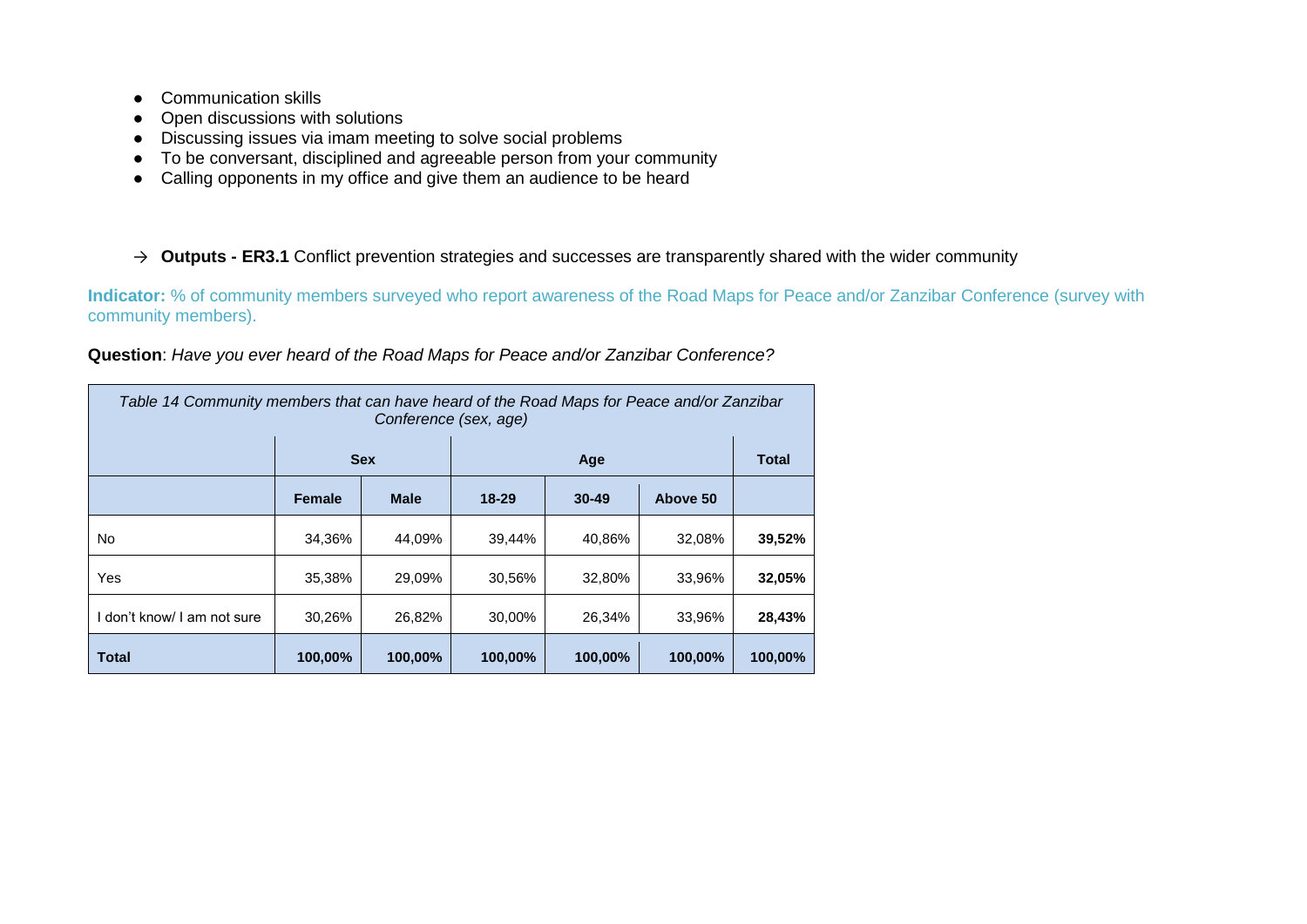| Table 15 Community members that can have heard of the Road Maps for Peace and/or Zanzibar Conference (location) |                                         |                             |                          |                 |                           |                           |                           |                                   |                         |                          |                          |              |
|-----------------------------------------------------------------------------------------------------------------|-----------------------------------------|-----------------------------|--------------------------|-----------------|---------------------------|---------------------------|---------------------------|-----------------------------------|-------------------------|--------------------------|--------------------------|--------------|
| <b>Location of the</b><br>survey                                                                                | Pemba -<br><b>Chake</b><br><b>Chake</b> | Pemba -<br><b>Micheweni</b> | Pemba -<br><b>Mkoani</b> | Pemba -<br>Wete | Unguja-<br><b>Central</b> | Unguja-<br><b>North A</b> | Unguja-<br><b>North B</b> | Unguja-<br>Unguja<br><b>South</b> | Unguja-<br><b>Urban</b> | Unguja-<br><b>West A</b> | Unguja-<br><b>West B</b> | <b>Total</b> |
| No                                                                                                              | 24,66%                                  | 80,43%                      | 9,09%                    | 23,33%          | 41,67%                    | 55,00%                    | 40,00%                    | 58,82%                            | 38,24%                  | 50,00%                   | 45.95%                   | 39,09%       |
| <b>Yes</b>                                                                                                      | 17,81%                                  | 6,52%                       | 57,58%                   | 33,33%          | 25,00%                    | 32,50%                    | 40.00%                    | 17,65%                            | 44.12%                  | 30,00%                   | 43.24%                   | 32,13%       |
| I don't know/ I am not<br>sure                                                                                  | 57,53%                                  | 13,04%                      | 33,33%                   | 43,33%          | 33,33%                    | 12,50%                    | 20,00%                    | 23,53%                            | 17,65%                  | 20,00%                   | 10.81%                   | 28,78%       |
| <b>Total</b>                                                                                                    | 100,00%                                 | 100,00%                     | 100,00%                  | 100,00%         | 100,00%                   | 100,00%                   | 100,00%                   | 100,00%                           | 100,00%                 | 100,00%                  | 100,00%                  | 100,00%      |

This indicator simply shows that 32.05% of community members have heard of the Road Maps for Peace or Zanzibar Conference. The positive respondents are slightly higher among women and slightly higher in Unguja (34.48%) than in Pemba (29.63). This last information could highlight that, notwithstanding the interest in conflict transformation present in Pemba, the citizens are less connected to peace initiatives.

| Table 16 Baseline indicators                                                                                                                                |                               |        |        |                                           |  |  |  |  |
|-------------------------------------------------------------------------------------------------------------------------------------------------------------|-------------------------------|--------|--------|-------------------------------------------|--|--|--|--|
| <i><b>Indicator</b></i>                                                                                                                                     | <b>Baseline</b><br>(May 2021) | Pemba  | Unguja | <b>Target</b>                             |  |  |  |  |
| % of community members surveyed who believe<br>that they have opportunities to discuss/address post-<br>election and broader community tensions             | 41.92%                        | 41.20% | 43.35% | 60%                                       |  |  |  |  |
| % of targeted community influencers who feel<br>confident to act as informal mediators                                                                      | 49.02%                        | 83.33% | 30.3%  | 80%                                       |  |  |  |  |
| % of targeted community, government and civil society<br>stakeholders who report increasing their use of non-<br>violent conflict transformation strategies | 50.98%                        | 83.33% | 33.33% | To be<br>determined<br>during<br>baseline |  |  |  |  |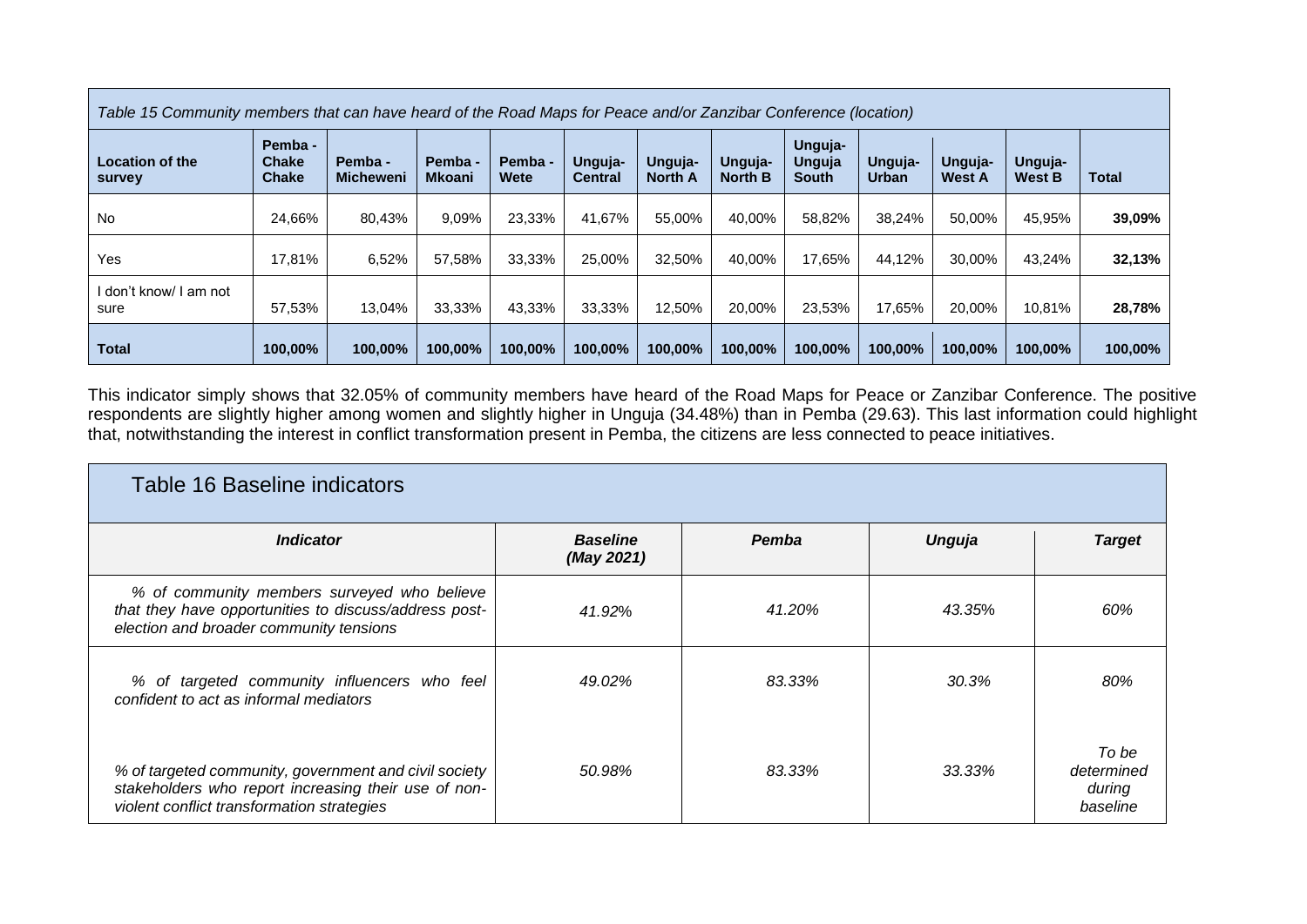| % of targeted community and political stakeholders<br>who demonstrate increased engagement in dialogue<br>and collaboration with stakeholders from another<br>group | 59.38%     | 75%        | 54.7%      | 80%                                   |
|---------------------------------------------------------------------------------------------------------------------------------------------------------------------|------------|------------|------------|---------------------------------------|
| community, and government<br>targeted<br>%<br>of<br>stakeholders who see value in collaboration to address<br>issues emerging during the electoral period.          | 64.28%     | 100%       | 52.39%     | 80%                                   |
| % of community members who demonstrate<br>awareness of community stakeholders collaborating<br>for peace during the election period                                 | 71.81%     | 79.16%     | 64.04%     | To be<br>determined<br>after baseline |
| % of targeted stakeholders who can provide at least<br>one concrete example of skills used in conflict<br>transformation                                            | Yes 54.90% | Yes 72.22% | Yes 45.45% | 80%                                   |
| % of community members surveyed who report<br>awareness of the Road Maps for Peace and/or<br>Zanzibar Conference                                                    | Yes 39.52% | Yes 29.63% | Yes 39.14% |                                       |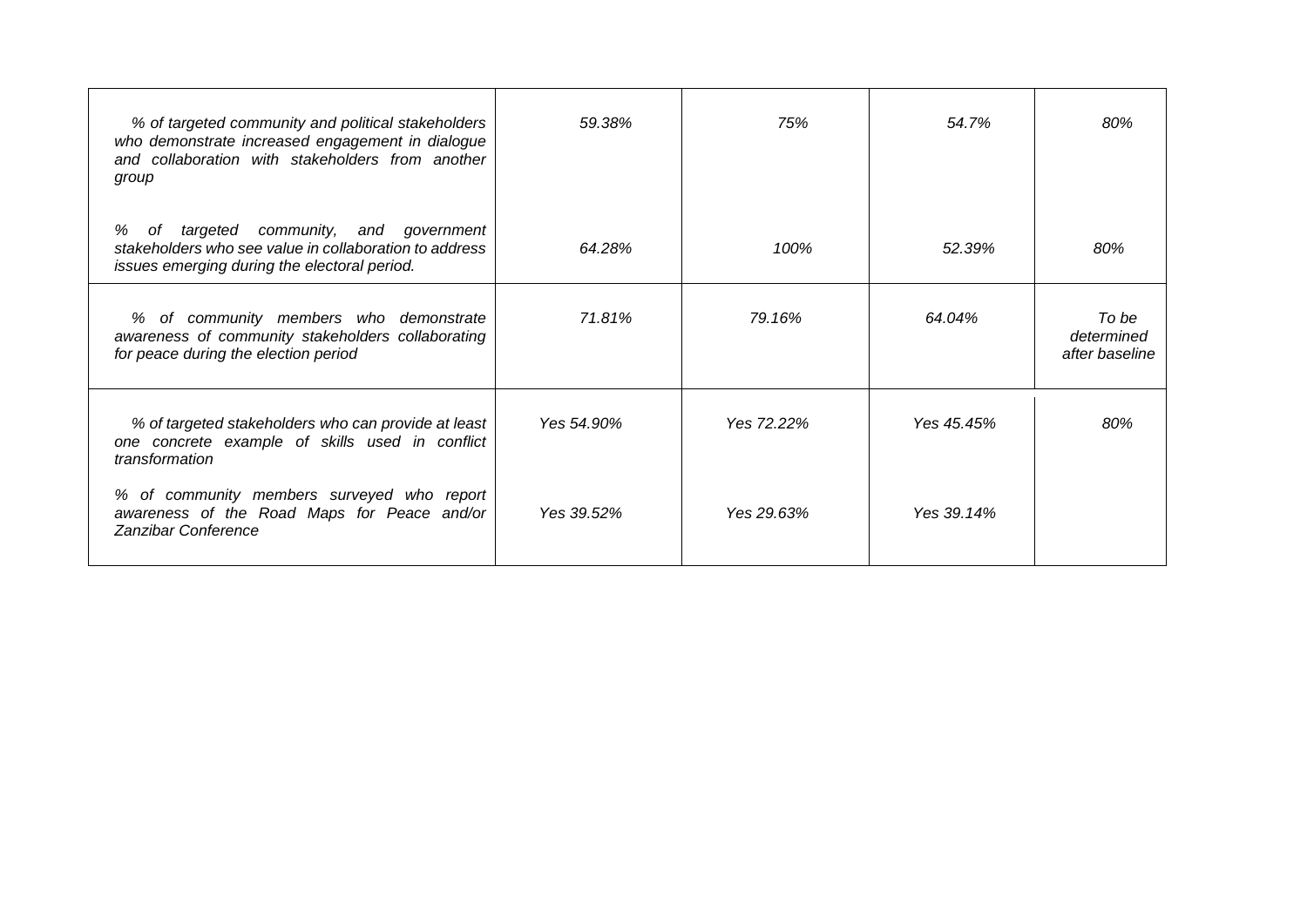#### <span id="page-33-0"></span>6. Conclusions and recommendations

This conflict assessment study helps formulate a series of recommendations mainly for SFCG and its partners that can contribute to them not undermining principles of Do No Harm and support the peace process in the region effectively.

- Work with Shehias level peace and security committees as well as interventions by **District and Regional Commissioners to support the strengthening of sustainable conflict management**. These bodies are mainly using top-down approaches that do not always provide ample time and room for deeper understanding of conflicting parties. Since shehias' roles has been elevated by the Zanzibar Local Government Authority Act, No.7/2014 which ordered that any community gathering should have respective Sheha's approval, the project should find entry points to strengthen shehia structures for more accountability, transparency and neutrality.
- **Engage with credible religious leaders trusted by both political sides** to support the transformation of local and national conflicts in Zanzibar. Search has already a solid experience in working with religious leaders. For this project, Search should select leaders who are trusted by both political sides and engage primarily with them. Both Islamic and Christian religions have shown significance in terms of influencing peace. The project should provide activities that will be utilized by religious leaders to accelerate peace messages. For instance, the project may facilitate engagement of community radios and local cable televisions by credible religious leaders to reach out to a wider project's target groups in Zanzibar.
- **Dedicate specific attention to Pemba and develop a significant part of the project activities in that island.** The project should consider the internal in this exercise and dedicate more attention to the more underprivileged areas: the quantitative data show that Pemba needs some more specific attention on political grievances compared to the situation in Unguja.
- **Carefully plan, supervise and monitor activities in Pemba**. While Peamba's communities need peacebuilding projects and training peacebuilding projects, the government of Zanzibar would not fully approve increased attention because it is an "opposition stronghold". For this reason, Search should liaise with shehias, discuss how to involve local people and maintain the supervision of the full process.
- **Present project activities as peace-oriented and not focused on VE**. The Tanzanian government does not publicly report or entertain discussions on VE. Search should therefore address issues from a peacebuilding perspective and terminology, avoiding direct public reference to violent extremism and recruitment.
- **Foster cross-party dialogue**. The main opposing political parties are in good political terms. They collaborate on strengthening peace in Zanzibar as well as on leading the Zanzibar Government. We suggest the project to leverage existing activities and come up with new ones that would increase bond, trust and collaboration between now and upcoming general elections periods and beyond.
- **Use dialogue opportunities to create grounds for sustainable peace in Zanzibar.** Due to the continued positive progress of the GNU in Zanzibar, community members are living peacefully with each other. Semi-structured conflict resolution dialogues and conflict sensitivity awareness training might be introduced to enhance resilience in local communities as well as at national levels. Political divisions need to be tackled at a later project phase to reduce project risks due to the high sensitivity level surrounding Zanzibar politics.
- **Postpone mediation efforts until later project stages**. Search and its partners have capacities and resources to facilitate mediation, but still limited social and political grounds